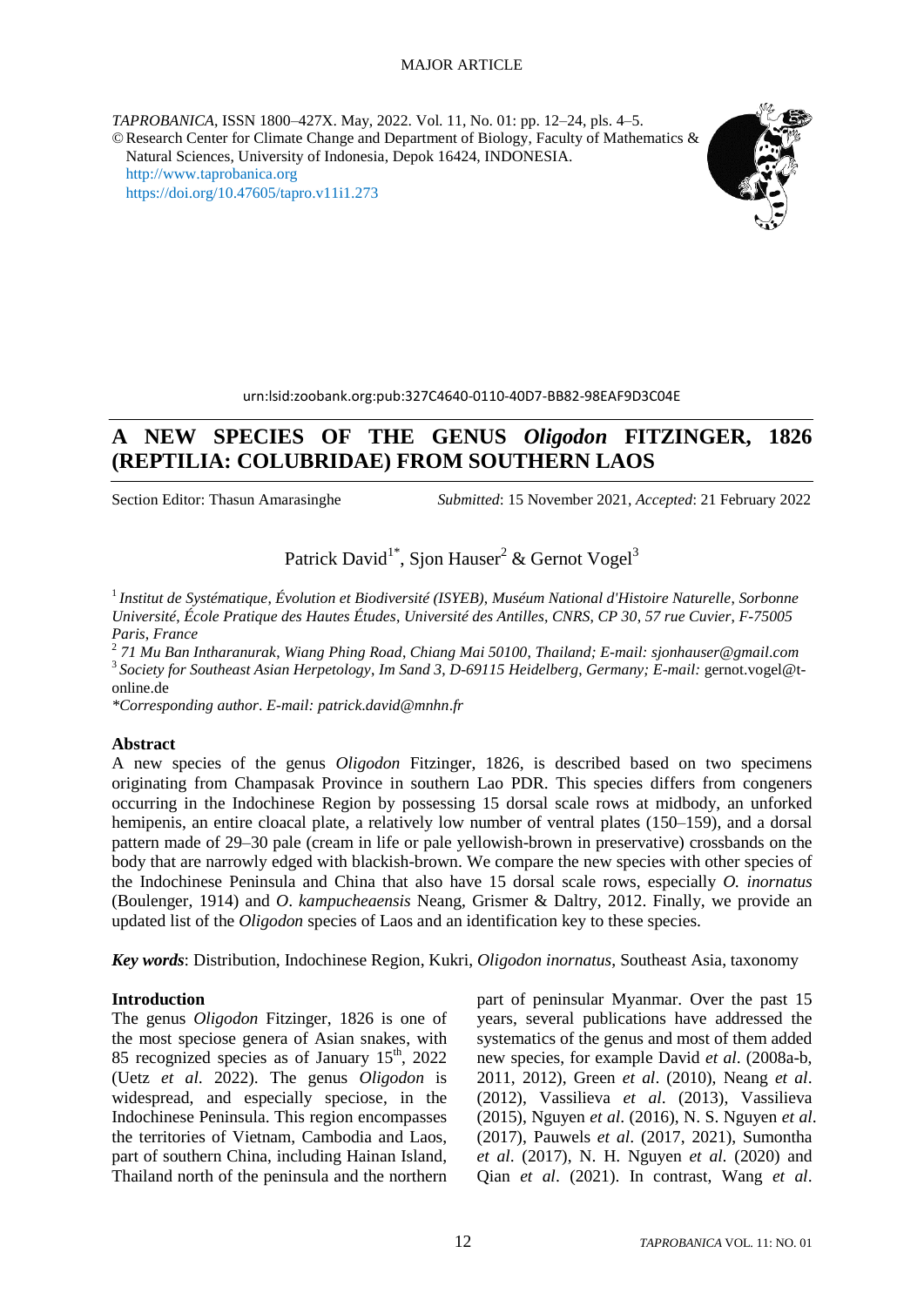(2014) assigned *Oligodon ningshaanensis* Yuan, 1983 to a distinct genus, *Stichophanes* Wang, Messenger, Zhao & Zhu, 2014.

Teynié *et al*. (2004) recorded five species of *Oligodon* from Champasak Province, the southernmost province of Laos, of which four constituted new national records. Nevertheless, a juvenile specimen, with a bright banded dorsal pattern, proved to be problematical. Teynié *et al*. (2004) mentioned it as a specimen of *O. cinereus* (Günther, 1864), in which one subspecies is brightly coloured and banded, *O*. *cinereus pallidocinctus* (Bourret, 1935). Subsequently, Teynié & David (2010) tentatively identified this specimen as a newborn *O. inornatus* (Boulenger, 1914), based on the fact that is has 15 dorsal scale rows and not 17 as in *O*. *cinereus*. These authors then suggested that the pattern on new-born specimens may disappear with age in this species as the adult is unpatterned and relatively dull.

The discovery by one of us (SH), also in Champasak Province in 2004, of an adult specimen with the same dorsal colour and banded pattern and the same characters in scalation provides evidence that this new-born specimen was not a juvenile of *O*. *inornatus*. We show that these two specimens represent a distinct species that is described below. In addition, we provide an updated list of the species of *Oligodon* known from Laos and an identification key.

### **Material and Methods**

The description is based on morphological characters regarded as taxonomically significant in the genus *Oligodon* according to, for example, Smith (1943), Wagner (1975), David *et al*. (2008a–b, 2011), David & Vogel (2012), Pauwels *et al*. (2017), i.e., the dorsal scalation and colour pattern, as well as the dentition of the maxilla and the morphology of the hemipenes. Measurements, except body and tail lengths, were taken with a slide-calliper. The numbers of dorsal scale rows are given at one head length behind head, at midbody (exactly at SVL/2) and at one head length before vent, respectively. Ventral plates were counted according to Dowling's (1951) method. The number of subcaudal scales excludes the tail tip's last one. Maxillary teeth were counted in removing the gums of the left maxilla. Values for symmetric head characters are given in left / right order.

Abbreviations of measurements and other characters used in the text: HL: head length (from tip of snout to angles of the jaws); MSR: dorsal scale rows at midbody, namely at SVL/2; SnL: snout length (from tip of snout to anterior margin of eye); SVL: snout-vent length (from tip of the snout to vent); TaL: tail length (from vent to tip of the tail); TL: total length; TaL/TL: ratio tail length/total length; DSR: dorsal scale rows; SL: supralabial scales. Museum abbreviations: FMNH: Field Museum of Natural History, Chicago, USA; IEBR: Institute of Ecology and Biological Resources, Hanoi, Vietnam; KIZ: Kunming Institute of Zoology, Kunming, Yunnan, People's Republic of China; MHL: Muséum d'Histoire naturelle de Lyon, Lyon, France; MNHN: Muséum National d'Histoire Naturelle, Paris, France; NHMUK (formerly BMNH): Natural History Museum, London, UK; QSMI: Queen Saovabha Memorial Institute, Thai Red Cross Society, Bangkok, Thailand; USNM: National Museum of Natural History, Smithsonian Institution, Washington, USA; VNMN: Vietnam National Museum of Nature, Hanoi, Vietnam; ZFMK: Zoologisches Forschungsmuseum Alexander König, Bonn, Germany; ZMA: Zoölogisch Museum Amsterdam, Amsterdam, The Netherlands.

### **Results**

We assign our two Laotian specimens to the genus *Oligodon* based on (1) the enlarged and compressed, blade-like posterior maxillary teeth, (2) the large rostral plate, (3) the smooth dorsal scales and (4) the overall habitus of the two available specimens, all characters being in agreement with those of the genus *Oligodon*. However, these specimens differ from all known species of this genus by a combination of scalation and colour and pattern characters. We consider the differences of these two specimens with other species to be significant enough to describe it here as:

*Oligodon teyniei* sp. nov. [urn:lsid:zoobank.org:act:7547F18E-00B5-4155- 8A74-115D63EA039E] (Figs. 1A–B, 2A–C, 3A–B)

- *Oligodon cinereus* (nec *Simotes cinereus* Günther, 1864) — Teynié *et al*. 2004: 45.
- *Oligodon inornatus* (nec *Simotes inornatus* Boulenger, 1914) —Teynié & David 2010: 191 [in part]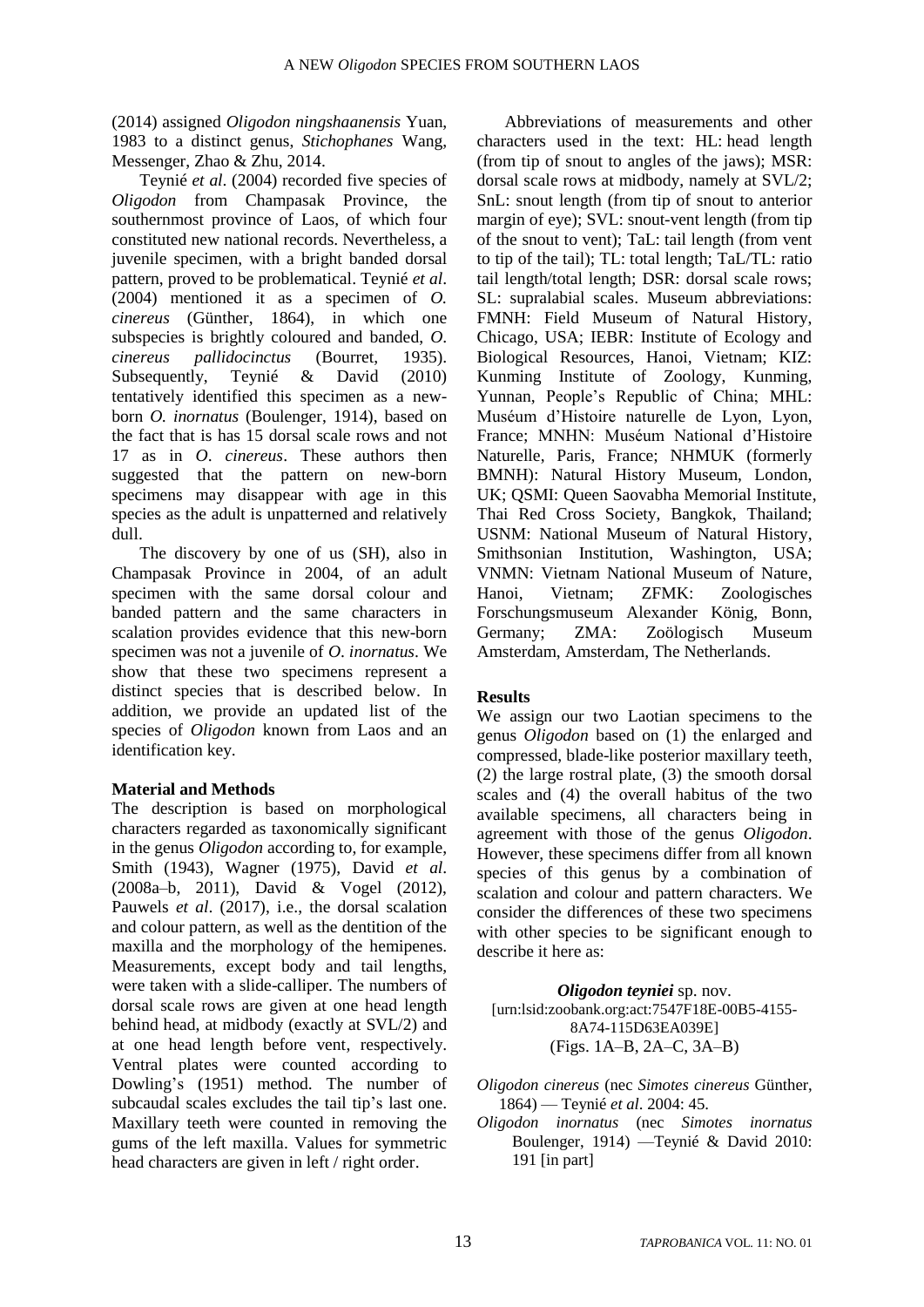DAVID ET AL. 2022 DAVID *ET AL*. 2022AVID ET AL. 2022

Table 1. Main characters of the *Oligodon* species with 15 MSR (modified after David et al. 2012; Amarasinghe et al. 2021, Qian et al. 2021). Exceptional values are placed in parentheses. See text for explanations of the **Table 1.** Main characters of the *Oligodon* species with 15 MSR (modified after David *et al*. 2012; Amarasinghe *et al*. 2021, Qian *et al*. 2021). Exceptional values are placed in parentheses. See text for explanations of the acronyms used in character;  $E = \text{entire}$ ,  $D = \text{divided}$ ,  $p = \text{present}$ ,  $a = \text{absent}$ ,  $? = \text{unknown}$ .

| <b>Species</b>           | Hemipenes                                   | Hemipenes<br>length   | Maxillary<br>teeth               | Anal | Ventrals                                                      | Subcaudals                                                                                                                                          | Sup                                                       | nasals<br>Inter | Loreal                    | temporals<br>Anterior | TaL/total length (%)                                                                                                                                                                                                                                                                          |
|--------------------------|---------------------------------------------|-----------------------|----------------------------------|------|---------------------------------------------------------------|-----------------------------------------------------------------------------------------------------------------------------------------------------|-----------------------------------------------------------|-----------------|---------------------------|-----------------------|-----------------------------------------------------------------------------------------------------------------------------------------------------------------------------------------------------------------------------------------------------------------------------------------------|
| O. teyniei sp. nov.      | Not forked<br>Not forked                    |                       |                                  |      | $150 - 159$                                                   |                                                                                                                                                     |                                                           |                 |                           |                       |                                                                                                                                                                                                                                                                                               |
| O. bitorquatus           |                                             | $15-16$               | P                                |      |                                                               |                                                                                                                                                     |                                                           |                 | $P_{\text{a}}^{\text{H}}$ |                       |                                                                                                                                                                                                                                                                                               |
| O. bivirgatus            |                                             |                       | $\infty$                         |      |                                                               |                                                                                                                                                     |                                                           |                 | a                         |                       |                                                                                                                                                                                                                                                                                               |
| O. brevicauda            | $\ddot{c}$ .                                |                       | $\mathcal{L}_{\bullet}$          |      |                                                               |                                                                                                                                                     |                                                           |                 | a                         |                       |                                                                                                                                                                                                                                                                                               |
| calamarius               | Not forked<br>Forked                        | $9 - 10$              |                                  |      | $136-165$<br>$173-176$<br>$158-176$<br>$127-152$<br>$162-188$ |                                                                                                                                                     |                                                           |                 | $\mathbf{p}$              |                       |                                                                                                                                                                                                                                                                                               |
| dorsalis                 |                                             |                       |                                  |      |                                                               |                                                                                                                                                     |                                                           |                 | $\mathbf{p}$              |                       |                                                                                                                                                                                                                                                                                               |
| $\cdot$ . erythrorhachis | $\ddot{\cdot}$                              |                       | $\sigma$ ,                       |      | 154                                                           |                                                                                                                                                     |                                                           |                 | $\boldsymbol{\beta}$      |                       |                                                                                                                                                                                                                                                                                               |
| 0. everetti              |                                             | 35                    |                                  |      | 132-154<br>160-175                                            |                                                                                                                                                     |                                                           |                 | $\mathbf{p}$              |                       |                                                                                                                                                                                                                                                                                               |
| $O.$ hamptoni            |                                             |                       | 7,                               |      |                                                               |                                                                                                                                                     |                                                           |                 | a, a                      |                       |                                                                                                                                                                                                                                                                                               |
| O. huahin                | Not forked<br>Not forked<br>Forked          | $\tilde{\phantom{a}}$ |                                  |      | 166-173                                                       | $29$<br>$29 - 47$<br>$29 - 37$<br>$29 - 37$<br>$20 - 37$<br>$20 - 51$<br>$46 - 72$<br>$45 - 37$<br>$49 - 37$<br>$49 - 37$<br>$49 - 37$<br>$51 - 43$ | rónnnnnn ronondroonn                                      |                 | a                         |                       |                                                                                                                                                                                                                                                                                               |
| O. inornatus             | Not forked                                  |                       | $10 - 12$                        |      | $169 - 174$                                                   |                                                                                                                                                     |                                                           |                 | $\mathbf{p}$              |                       |                                                                                                                                                                                                                                                                                               |
| O. jintakunei            |                                             |                       |                                  |      | 189                                                           | $\frac{4}{6}$                                                                                                                                       |                                                           |                 |                           |                       |                                                                                                                                                                                                                                                                                               |
| O. kampucheaensis        | $rac{7}{2}$<br>Forked                       |                       |                                  |      | 164                                                           |                                                                                                                                                     |                                                           |                 |                           |                       |                                                                                                                                                                                                                                                                                               |
| O. lacroixi              | $\ddot{c}$ .                                |                       | $\overline{2}$<br>$\overline{5}$ |      | 162-178                                                       |                                                                                                                                                     |                                                           |                 |                           |                       |                                                                                                                                                                                                                                                                                               |
| O.lungshenensis          |                                             |                       |                                  |      |                                                               |                                                                                                                                                     |                                                           |                 |                           |                       |                                                                                                                                                                                                                                                                                               |
| <b>Э</b> . melaneus      | Not forked<br>Not forked<br>Not forked<br>? | $\frac{8}{9}$         |                                  |      | $163-180$<br>$152-160$<br>$156-176$<br>$184-193$              |                                                                                                                                                     |                                                           |                 |                           |                       |                                                                                                                                                                                                                                                                                               |
| 9. modestus              |                                             |                       | $\infty$<br>Γ,                   |      |                                                               |                                                                                                                                                     |                                                           |                 |                           |                       |                                                                                                                                                                                                                                                                                               |
| O. nagao                 |                                             |                       | 9,1                              |      |                                                               |                                                                                                                                                     |                                                           |                 |                           |                       |                                                                                                                                                                                                                                                                                               |
| $O.$ $nikhili$           |                                             |                       |                                  |      | 144                                                           |                                                                                                                                                     |                                                           |                 |                           |                       |                                                                                                                                                                                                                                                                                               |
| O. notospilus            |                                             |                       |                                  |      | $136 - 140$                                                   |                                                                                                                                                     |                                                           |                 |                           |                       |                                                                                                                                                                                                                                                                                               |
| O. ornatus               |                                             |                       | لح                               |      | $156 - 182$                                                   |                                                                                                                                                     |                                                           |                 |                           |                       |                                                                                                                                                                                                                                                                                               |
| $O.$ petronellae         | Not forked<br>Not forked                    |                       | $\mathcal{L}$                    |      | 144-163                                                       |                                                                                                                                                     | $6,7$<br>$7$<br>$7$                                       |                 |                           |                       |                                                                                                                                                                                                                                                                                               |
| O. praefrontalis         |                                             |                       |                                  |      | 193                                                           |                                                                                                                                                     |                                                           |                 |                           |                       |                                                                                                                                                                                                                                                                                               |
| 9. propinquus            | Not forked                                  |                       |                                  |      | $134 - 147$                                                   |                                                                                                                                                     | 6,7                                                       |                 |                           |                       |                                                                                                                                                                                                                                                                                               |
| O. rostralis             | Forked                                      |                       |                                  |      | 167                                                           |                                                                                                                                                     |                                                           |                 | ದ                         |                       |                                                                                                                                                                                                                                                                                               |
| O. signatus              | Not forked                                  | $25 - 26$             | ب م<br>∽                         |      | $144 - 160$                                                   |                                                                                                                                                     |                                                           |                 | p                         |                       |                                                                                                                                                                                                                                                                                               |
| $O.$ sublineatus         | Forked                                      | $13\,$                |                                  |      |                                                               |                                                                                                                                                     |                                                           |                 | $\mathbf{p}$              |                       |                                                                                                                                                                                                                                                                                               |
| O. taeniolatus           | Forked                                      |                       | $\circ$ .                        |      | $\frac{130 - 161}{58 - 218}$<br>Se-218                        |                                                                                                                                                     |                                                           |                 | $\mathbf{p}$              |                       |                                                                                                                                                                                                                                                                                               |
| O.tolaki                 | Not forked                                  |                       | 8 8 7 7 8 8<br>$\acute{\circ}$   |      |                                                               |                                                                                                                                                     | $\begin{array}{c} \mathcal{L} \\ \mathcal{L} \end{array}$ |                 | a, p                      |                       |                                                                                                                                                                                                                                                                                               |
| O. torquatus             | Not forked                                  | $\infty$              |                                  |      | $-44 - 169$                                                   |                                                                                                                                                     |                                                           |                 |                           |                       |                                                                                                                                                                                                                                                                                               |
| $O.$ vertebralis         | Not forked                                  |                       | $15 \times 8$                    |      |                                                               |                                                                                                                                                     |                                                           |                 | $P_{\rm g}$ $P_{\rm g}$   |                       |                                                                                                                                                                                                                                                                                               |
| $O.$ waandersi           | Not forked                                  | $5 - 7$               | $\circ$                          |      | $.36-143$<br>$+176$<br>$156$                                  |                                                                                                                                                     |                                                           |                 |                           |                       | 10.4-15.0<br>17.2-19.2<br>17.2-19.2<br>20.13.1<br>20.13.2<br>20.3-13.9<br>17.4<br>15.1<br>15.0<br>15.0<br>15.0<br>17.211.2<br>19.6<br>19.6<br>2<br>19.6<br>19.6<br>19.6<br>19.6<br>19.1<br>19.6<br>19.2<br>19.2<br>19.2<br>19.2<br>19.2<br>19.2<br>19.2<br>19.2<br>19.2<br>19.1<br>19.2<br>19 |
| $O.$ wagneri             | Not forked                                  |                       |                                  |      |                                                               | $\pm$                                                                                                                                               |                                                           |                 |                           |                       |                                                                                                                                                                                                                                                                                               |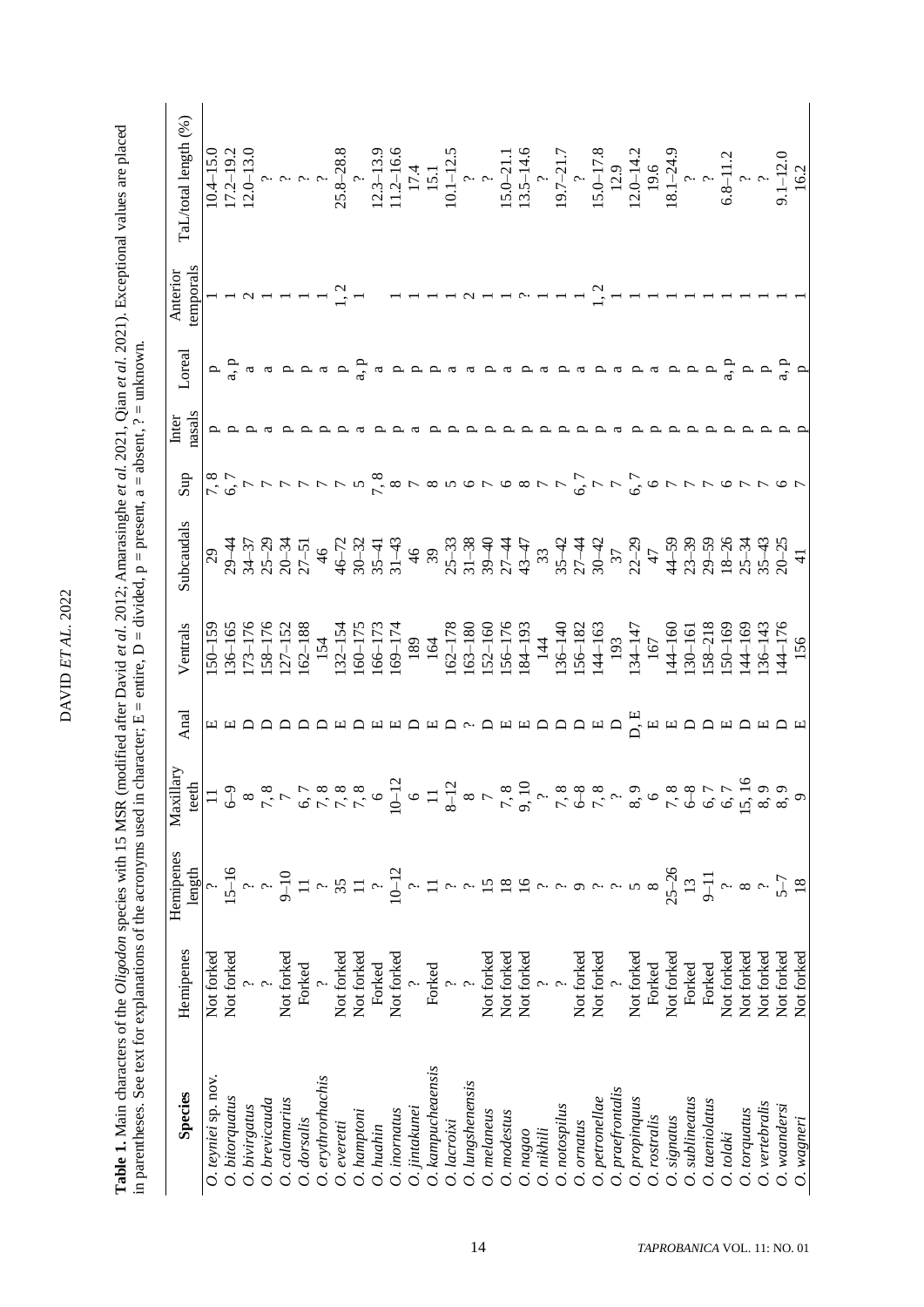**Holotype.** MNHN-RA-2003.3332, a juvenile specimen (TL 164 mm), most probably female, collected from the immediate vicinity of Ban Kiatngong (or Ban Khiet Ngong; 14°46'15''N, 106°02'16''E; alt. 90–300 m a.s.l.), at the northern limit of Xepian National Protected Area (Xepian NPA), Pathomphon District, Champasak Province, Laos, by Alexandre Teynié on 30 May 2003.

**Paratype.** QSMI 1700, a male probably adult (TL 300 mm), from Don Không (or Không Island; "Don" meaning island), collected on the circular border road of the island on the side of its east bank, about 8 km north of Muang Không (a small town at 14°7'4''N, 105°50'55''E; alt. ca. 100 m a.s.l.), Champasak Province, Laos; found dead on the road in poor condition by Sjon Hauser on 6 December 2004.

**Diagnosis**. A species of the genus *Oligodon* characterized by the combination of **(1)** 15 - 15 - 15 dorsal scale rows; **(2)** 11 maxillary teeth in the holotype, the last three strongly enlarged; **(3)** hemipenis not forked, thick and bulbous, not spinose or with only minute spines; **(4)** cloacal plate entire; **(5)** 150–159 ventral plates (n=2); **(6)** tail short in the female holotype (ratio TaL/TL: 0.104); **(7)** complement of head scales complete, including one loreal on each side; **(8)** 7 or 8 supralabials, 4-5 or 3-4 touching the eye; **(9)** dorsal pattern made of a bright reddishbrown background colour (in life or freshly killed in the case of the paratype) with 29–30 pale cream or pale ochre-brown, dark-edged, narrow crossbands on the body, not extending to the ventral plates; and **(10)** venter uniform cream-yellow in preservative (pink in life or freshly-killed) with a few faint, blackish-brown, irregular flecks on the tips of ventral plates on the anterior part of the venter.

**Comparison.** Based on de Rooij (1917), Taylor (1922), Smith (1943), Leviton (1953), Wagner (1975), Manthey & Grossmann (1997), Pauwels *et al*. (2002), David *et al*. (2008a-b, 2011, 2012), Das (2010), Tillack & Günther (2010), Neang *et al*. (2012), Vassilieva *et al*. (2013), Vassilieva (2015), N. S. Nguyen *et al*. (2016, 2017), Sumontha *et al*. (2017), Pauwels *et al*. (2017), N. H. Nguyen *et al*. (2020), Amarasinghe *et al*. (2021), and Qian *et al*. (2021), and on examined specimens listed in Appendix I.

The number of dorsal scale rows around the neck (at one head length behind the head) and at midbody is a major diagnostic character in the genus *Oligodon* (see David *et al*. 2008a-b). This

number is usually constant within a given species. This character is only variable in some species complexes such as *O. purpurascens* (Schlegel, 1837), which has 19 or 21 scale rows at midbody. There are 85 species recognized in the genus *Oligodon*, of which only 33 species, including *Oligodon teyniei* sp. nov., have 15 DSR, either constantly along the length of body or at least at midbody (Table 1). All other species of the genus have 13, 17, 19, 21, or rarely 23 at midbody. Among the 33 species that have 15 rows at midbody, 27 species display the condition consistently  $(15 - 15 - 15)$ , including the new species described here.

In the Indochinese Region and the whole of Thailand, there are five species with 15 dorsal scale rows at midbody: *O*. *inornatus*, another member of the *O*. *cinereus* species group, *O*. *kampucheaensis* Neang, Grismer & Daltry, 2012, *O*. *lacroixi* Angel & Bourret, 1933, *O*. *jintakunei* Pauwels, Wallach, David & Chanhome, 2002 and *O. rostralis* Nguyen, Tran, Nguyen *et al*., 2020. Among these species with 15 MSR, *O*. *teyniei* sp. nov. primarily differs from others by the following scalation characters:

(1) a cloacal plate entire vs. divided in *O*. *lacroixi* and *O*. *jintakunei*;

(2) a loreal scale present vs. absent in *O*. *lacroixi* and *O*. *rostralis*;

(3) internasals present vs. absent (fused with prefrontals) in *O*. *lacroixi* and *O*. *jintakunei*;

(4) presence of 7 or 8 supralabials vs. five in *O*. *lacroixi* and six in *O*. *rostralis*;

(5) dorsal pattern either made of pale, darkedged crossbands, vs. a uniform or reticulate pattern in *O*. *inornatus*; a distinctly darkblotched dorsal pattern in *O*. *rostralis*; or a dorsal pattern mainly made of conspicuous longitudinal, dorsolateral blackish-brown stripes extending along the body with a series of red vertebral blotches in *O*. *lacroixi*.

By having a dorsal pattern composed of pale crossbands, *O*. *teyniei* sp. nov. also differs from the following species with 13, 17, 19, 21 or 23 MSR: (1) *O*. *cinereus cinereus*, *O*. *cinereus swinhonis*, *O*. *joynsoni*, *O*. *macrurus* and *O*. *arenarius* present a uniform or reticulate pattern; (2) *O*. *cinereus poilani*, *O*. *cinereus plurimaculatus*, *O*. *fasciolatus*, *O*. *ocellatus*, *O*. *chinensis*, *O*. *cattienensis*, *O*. *nagao*, *O*. *saintgironsi*, *O*. *barroni* and *O*. *rostralis* present a distinctly dark-blotched dorsal pattern; (3) *O*. *cinereus tamdaoensis* presents a dorsal pattern made of conspicuous black, solid crossbands; (4)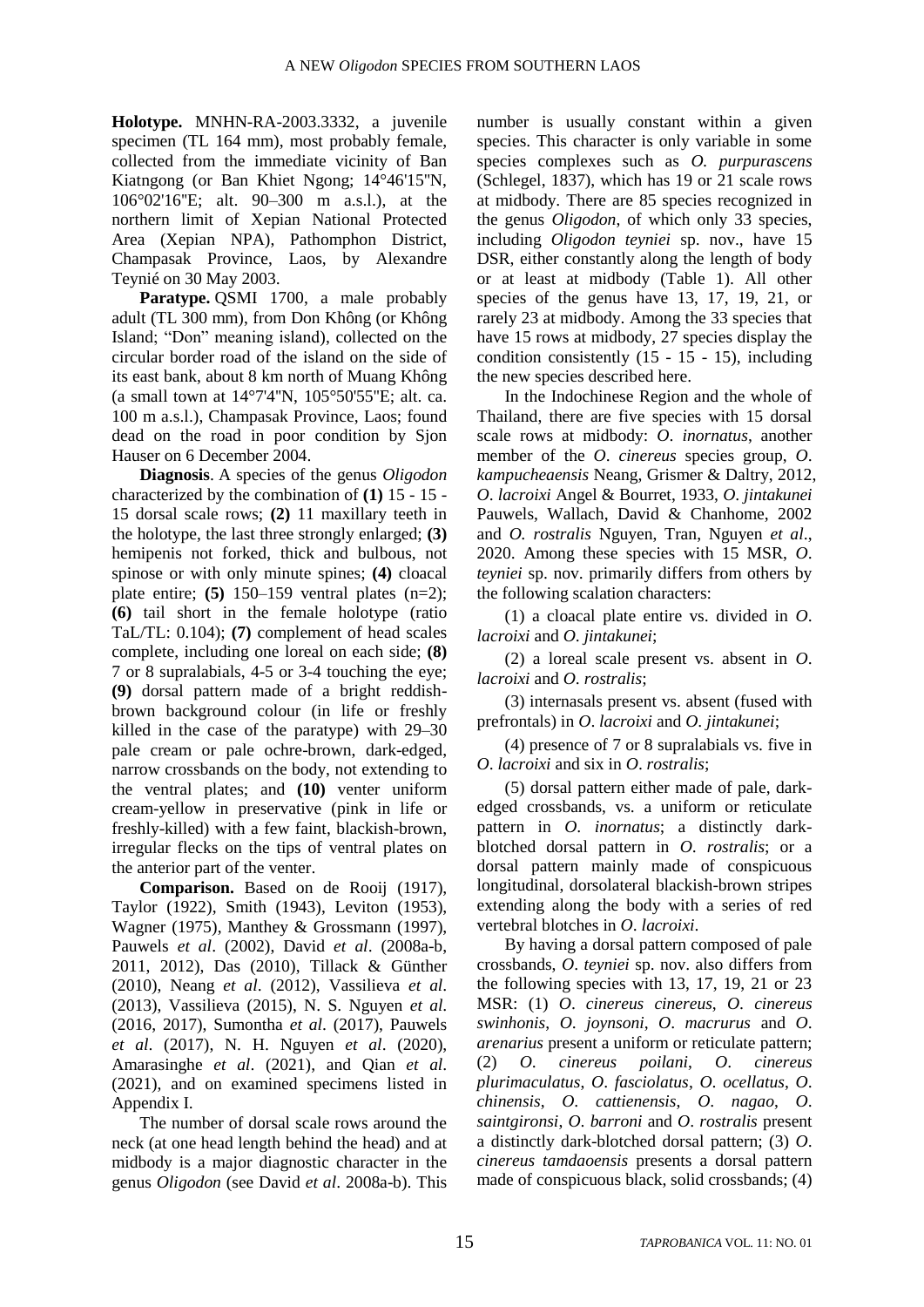# Plate 4



Figure 1. Holotype of *Oligodon teyniei* sp. nov. (MNHN-RA-2003.3332): (A) dorsal and (B) ventral views of the full body. © Photo: Patrick David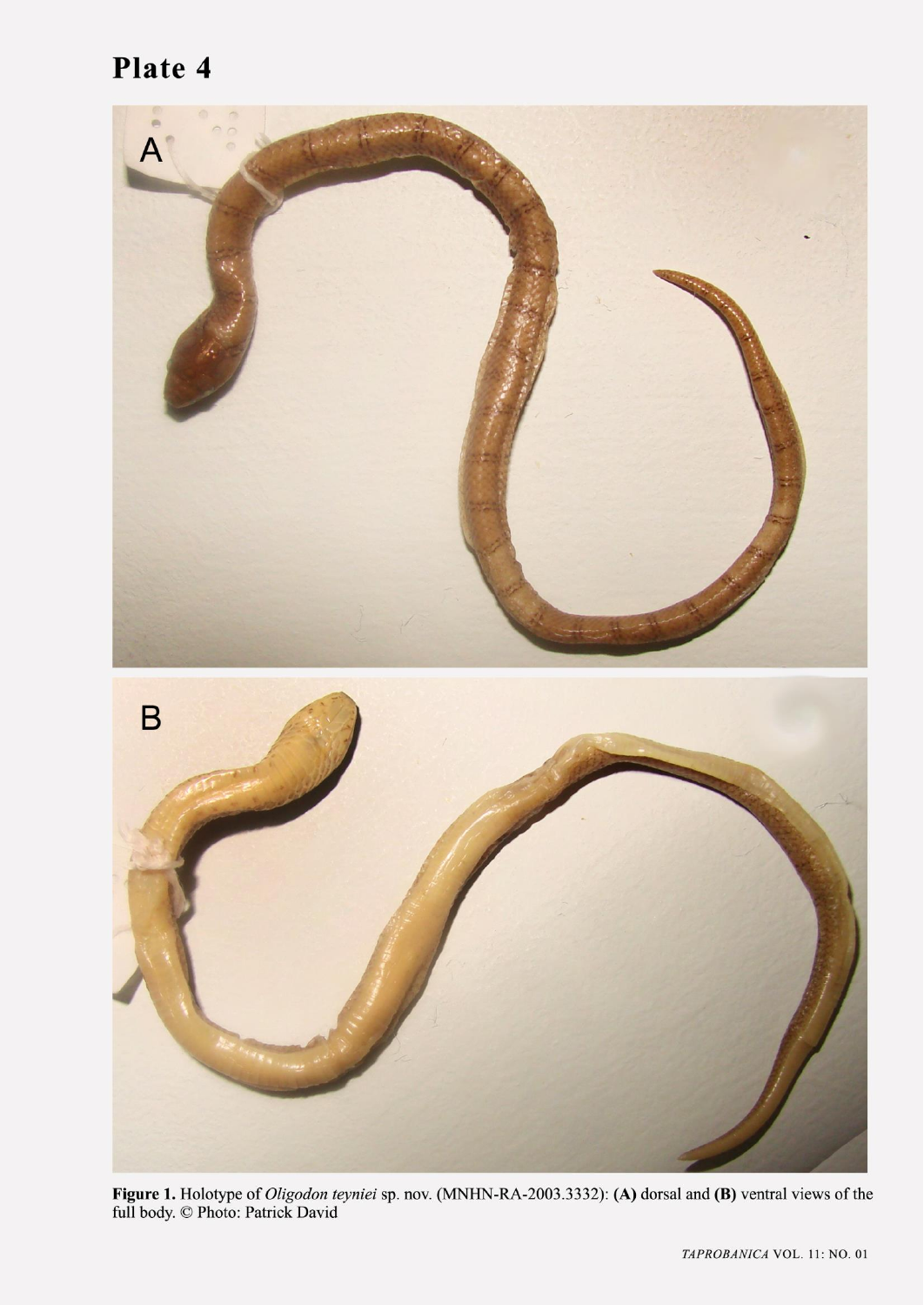# Plate 5



Figure 2. Holotype of Oligodon teyniei sp. nov. (MNHN-RA-2003.3332): (A) dorsal, (B) lateral (left), and (C) lateral (right) views of the head. © Photo: Patrick David



Figure 3. Paratype of Oligodon teyniei sp. nov. (QSMI 1700), freshly preserved skin: (A) anterior body and (B) posterior body. © Photo: Sjon Hauser.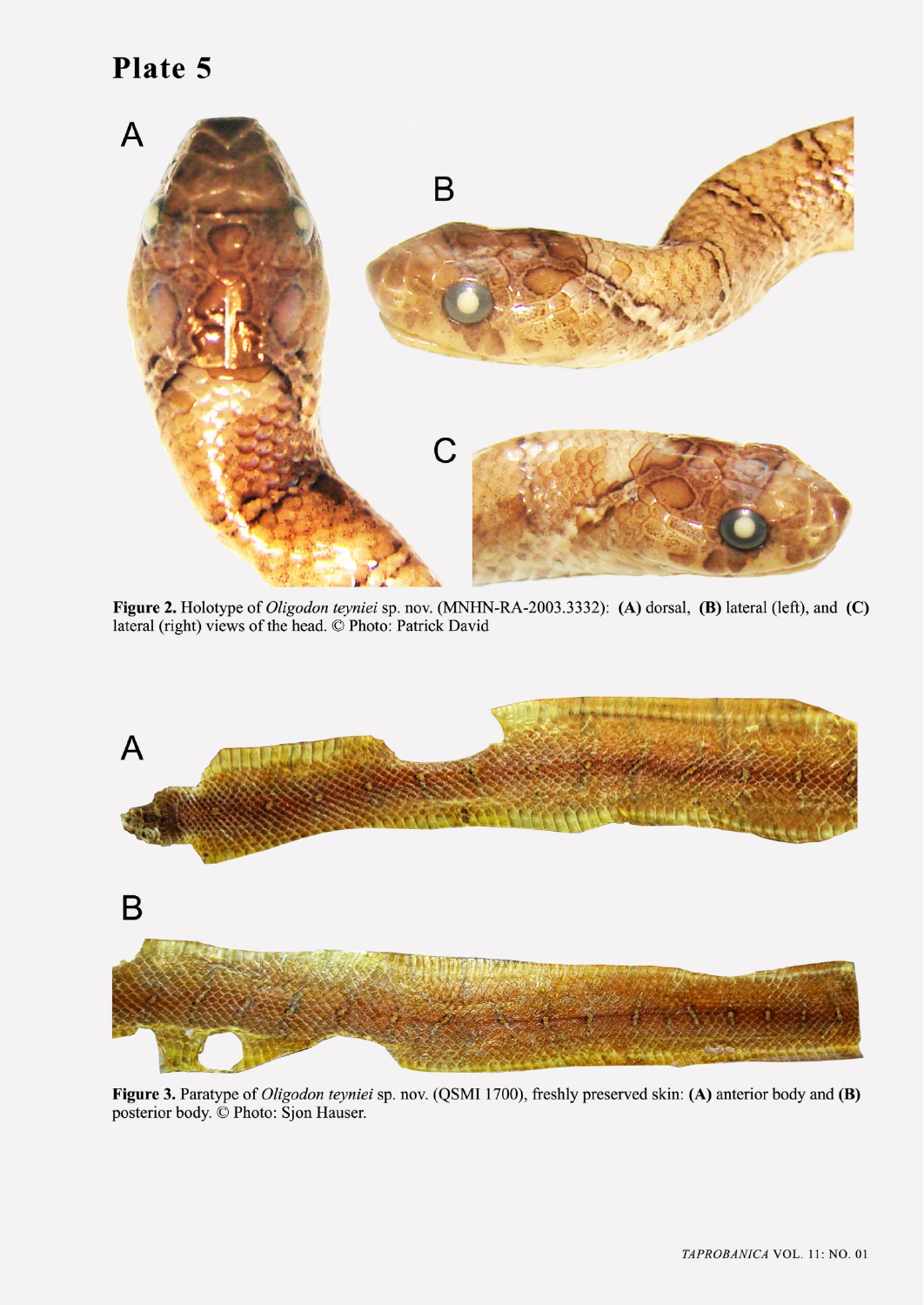*O*. *cinereus multifasciatus* presents black, wavy dorsal crossbands; and (5) most species of the *O*. *taeniatus* species-group, such as *O*. *taeniatus*, *O*. *pseudotaeniatus*, *O*. *deuvei* and *O*. *moricei* present a dorsal striped pattern.

Nevertheless, by its dorsal pattern, *O*. *teyniei* sp. nov. is more or less similar to *O*. *annamensis*, *O*. *cinereus pallidocinctus*, *O*. *jintakunei* (known only from southern Thailand), *O*. *kampucheaensis* and one colour morph of *O*. *albocinctus* (Cantor, 1839), an Indo-Himalayan species not present in the Indochinese Region although it has erroneously been cited from Vietnam by S.V. Nguyen *et al*. (2009).

*O*. *teyniei* sp. nov. differs from *O*. *albocinctus* Var. II sensu Smith (1943) by (1) the number of dorsal scale rows, 15 - 15 - 15 vs. 19 - 19 - 17 in *O*. *albocinctus*, (2) the number of ventral plates, 150–159 vs. 191–205, and (3) its venter uniform cream-yellow vs. lateral blotches in *O*. *albocinctus*.

*O*. *teyniei* sp. nov. differs from *O*. *annamensis* by (1) the number of DSR, 15 - 15 - 15 vs. 13 - 13 - 13 in *O*. *annamensis*, (2) hemipenis not forked, thick and bulbous vs. bilobed and elongate, (3) nasal scale vertically divided by a suture vs. entire, (4) loreal present vs. absent, and (5) ventral colour in life pink with a few faint, blackish-brown, irregular flecks on the tips of ventral plates on the anterior part of the venter vs. bright coral-red to bright orange with black quadrangular spots forming transverse bars in *O*. *annamensis* (N. H. Nguyen *et al*. 2020).

*O*. *teyniei* sp. nov. differs from *O*. *jintakunei* by (1) internasals present vs. absent (fused with prefrontals) in *O*. *jintakunei*, (2) a cloacal plate entire vs. divided, (3) 11 maxillary teeth vs. 6, (4) 150–159 ventral plates vs. 189, and (5) 29– 30 crossbands on the body vs. a dorsal body pattern consisting of 11 regularly spaced, narrow whitish dorsal rings on a dark brown background colour.

*O*. *teyniei* sp. nov. is most similar in its pattern to two species inhabiting the same region of the Indochinese Peninsula, *O*. *kampucheaensis* and *O*. *cinereus pallidocinctus*. This latter subspecies, previously recorded from Vietnam (centre and south: provinces of Ba Ria - Vung Tau, Binh Phuoc, Dong Nai, Quang Binh and Thua Thien - Hue, and Ho Chi Minh City; T.Q. Nguyen *et al*. 2014) and eastern Cambodia (Pichrada; Stuart *et al*. 2006) is also present in southern Laos, from where it has been recorded from the provinces of Attapeu and Xékong (our

unpublished data; based on two examined specimens listed in Appendix I).

*O*. *teyniei* sp. nov. shares with *O*. *kampucheaensis* the same number of dorsal scale rows at midbody (15–15–15) and the pattern of pale crossbands. However, these species are separated by (1) the morphology of the hemipenis, unforked in the freshly killed adult paratype of *O*. *teyniei* vs. hemipenis deeply bifurcate in adult *O*. *kampucheaensis* (a member of the *O. cyclurus* species complex), (2) 150 vs. 164 ventral plates in the sole known males of each species, (3) 29–30 pale cream or pale ochre-brown, dark-edged, narrow crossbands on the body vs. only 17 in the sole known specimen, (4) dorsal crossbands separated by 5 or 6 vertebral scales throughout the body vs. 8–10, and (5) venter uniform with a few faint, blackish-brown, irregular flecks on the tips of the ventral plates on the anterior part of the venter vs. dark brown rectangular spots or blotches on the outer part of each ventral plate in *O*. *kampucheaensis*.

*O*. *teyniei* sp. nov. is similar in dorsal pattern to *O*. *cinereus pallidocinctus*, with which it shares the same number of dorsal crossbands. However, *O*. *teyniei* sp. nov. differs from this latter species by (1) the number of dorsal scale rows, 15 - 15 - 15 vs. 17 - 17 - 15 in 14 specimens of *O*. *cinereus pallidocinctus*, (2) shorter tail, with a ratio Tal/TL of 0.104 in the female holotype vs. 0.112–0.117 in six females of *O*. *cinereus pallidocinctus*, (3) number of ventral plates, 150 in the male paratype vs. 165– 177 in 8 males of *O*. *cinereus pallidocinctus* and 159 in the female holotype of *O. teyniei* vs. 164– 176 in 6 females of *O*. *cinereus pallidocinctus*, (5) dorsal crossbands separated by 5 or 6 vertebral scales throughout the body vs. usually 7–10, and (6) the pattern of the venter, creamishyellow with a few faint, blackish-brown, irregular flecks on the tips of ventral plates on the anterior part of the venter vs. outer parts of all ventrals dark in *O*. *cinereus pallidocinctus*.

The number or dorsal scale rows may vary slightly in some species of the genus *Oligodon*, for example in *O*. *huahin* and *O*. *nagao* that usually have 17 - 17 - 15 rows but we found in one specimen of each species values of 17 - 15 - 15 DSR. However, in all specimens of these species, the number of scale rows is always 17 behind the neck. In more than 130 examined specimens of the *O. cinereus* species complex, which usually have 17 DSR at midbody, we have seen only three specimens with only 15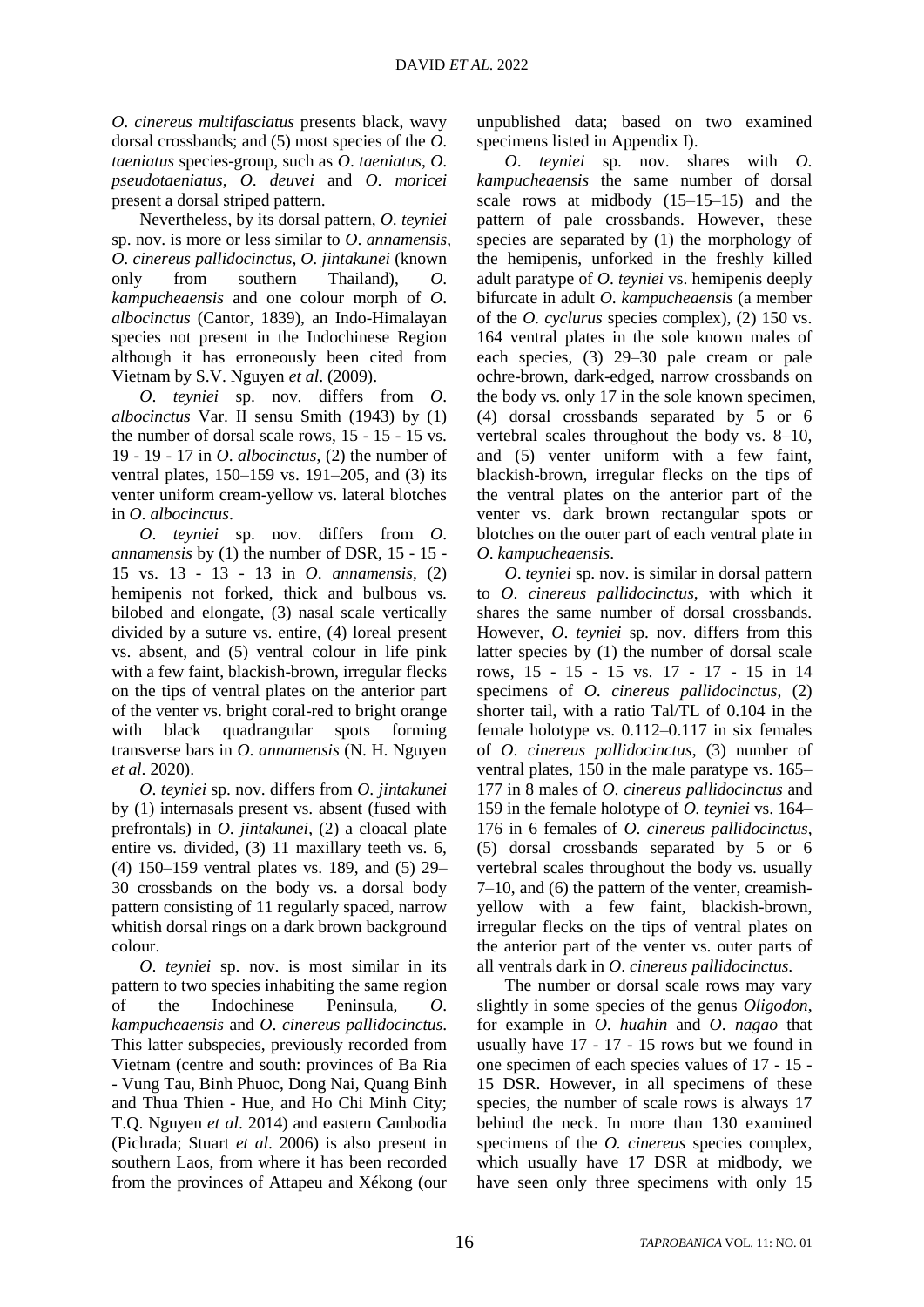rows around the midbody, including the specimens of *O*. *huahin* and *O*. *nagao* cited above, and none with 15 rows behind the head.

*O*. *teyniei* sp. nov. has been confused by Teynié & David (2010) with *O*. *inornatus*, a species that inhabits the same region of Laos and which always has 15 dorsal scale rows at midbody. The new species can be distinguished from *O. inornatus* by (1) its number of ventral plates, 150–159 vs. 168–181, (2) its dorsal colour, bright reddish-brown vs. dorsal surface greyish-brown or dull reddish-brown, and (3) presence of conspicuous, pale, dark-edged crossbands vs. dark reticulations or ill-defined, short dark crossbands. Some specimens of *O. inornatus* may have 15, 16 or 17 rows behind the head but all examined specimens have 15 dorsal scale rows at midbody.

**Etymology.** The specific nomen is the Latin genitive noun of the last name of Alexandre Teynié, a French herpetologist, to whom we are glad to dedicate this new species for his immense contribution to the herpetology of Laos since 2003. We suggest the following common names: Teynié's Kukri Snake (English), Oligodon de Teynié (French) and Teynié's Kukri Natter (German).

**Description of the holotype.** Body elongate, cylindrical and robust; head elongate (about 5.9 % of SVL), ovoid, rather broad and moderately distinct from the neck; snout long, slightly rounded, extending beyond lower jaw, about 1.6 times as long as eye horizontal diameter; nostril large, round, piercing laterally on the upper forward part of the postnasal, next to the suture between the prenasal and the postnasal; eye with a round pupil, rather large, its diameter slightly greater than the distance between eye and lip; tail short, tapering progressively to a point.

*Measurements*: SVL: 147 mm; TaL: 17 mm; TL: 164 mm; ratio TaL/TL: 0.104; HL: 8.75 mm; SnL: 2.95 mm.

*Body scalation*: DSR: 15 - 15 - 15, all smooth without apical pits; scales of the outer dorsal scale row distinctly enlarged; 159 VEN (+ 2 preventrals), angulate; 29 SC, all paired; cloacal plate entire; terminal caudal scale pointed.

Head scalation complement complete, including 2 internasals, 2 prefrontals, 2 supraoculars, 1 frontal, and 2 parietals. Rostral large, wider than high, well visible from above and inserted deeply between internasals on about one half of their length; 1/1 large, elongate,

nasal divided into 2 scales by a suture distinctly visible below the nostril, altogether about 1.8 times longer than high, prenasal distinctly larger than postnasal; internasals subrectangular, narrow and much wider than long, separated by a short suture and obliquely directed backward; prefrontals large, pentagonal, much wider than long, longer than internasals but suture between prefrontals more or less equal to the suture between internasals; frontal large, hexagonal, wide and rather squat, posterior edges pointing backwards, about 1.2 times longer than wide; parietals large, longer than wide, slightly longer than frontal, abruptly truncated posteriorly with a straight posterior margin, followed by a series of transversely elongate nuchal scales; on each side, one large supraocular, about twice longer than wide, a little bit more than half as wide as the frontal; no enlarged nuchal scale behind parietals; 1/1 loreal scale, relatively large, subrectangular, as high as long; 8/7 supralabials, 1<sup>st</sup> and 2<sup>nd</sup> SL in contact with nasals on both sides,  $2<sup>nd</sup>$  and  $3<sup>rd</sup>$  at left, only  $2<sup>nd</sup>$  SL at right in contact with loreal,  $4<sup>th</sup>$  and  $5<sup>th</sup>$  SL at left, 3 and  $4<sup>th</sup>$  SL at right entering orbit,  $6<sup>th</sup>$  and  $7<sup>th</sup>$  SL at left, 6 th SL at right largest; 1/2 preoculars, scale alone or altogether about 75% as high as eye diameter, in contact or the upper one in contact with prefrontal but not reaching the frontal; no presubocular; 2/2 small, subrectangular postoculars, similar in size;  $1 + 2 + 3$  temporals on each side, anterior one much elongate, posterior ones rather small, about half as long as anterior temporal; 7/7 IL, first in contact with each other,  $1^{st} - 4^{th}$  at left and  $1^{st} - 3^{rd}$  at right in contact with anterior chin shields; mental small; anterior chin shields much longer than posterior ones.

**Dentition.** Maxillary teeth: left maxilla with 11 teeth, 8 subequal teeth plus 3 strongly enlarged, blade-like teeth, without diastema.

**Colouration.** In preservative, the body is pale ochre-brown (it was bright reddish-brown in life; unfortunately no picture was taken), slightly paler on the lower flanks; most dorsal scales are distinctly speckled with minute blackish-brown dots and flecks; a series of 29 dorsal crossbands on the body, straight or slightly oblique, pale ochre-yellow (white or cream in life), edged on each side with a narrow blackish-brown line; each crossband is 1 scale long and stops on each side on the  $3<sup>rd</sup>$  or  $4<sup>th</sup>$ dorsal scale row; first crossband located at the level of the  $6<sup>th</sup>$  ventral plate or at 9 nuchal and vertebral scales behind the limit between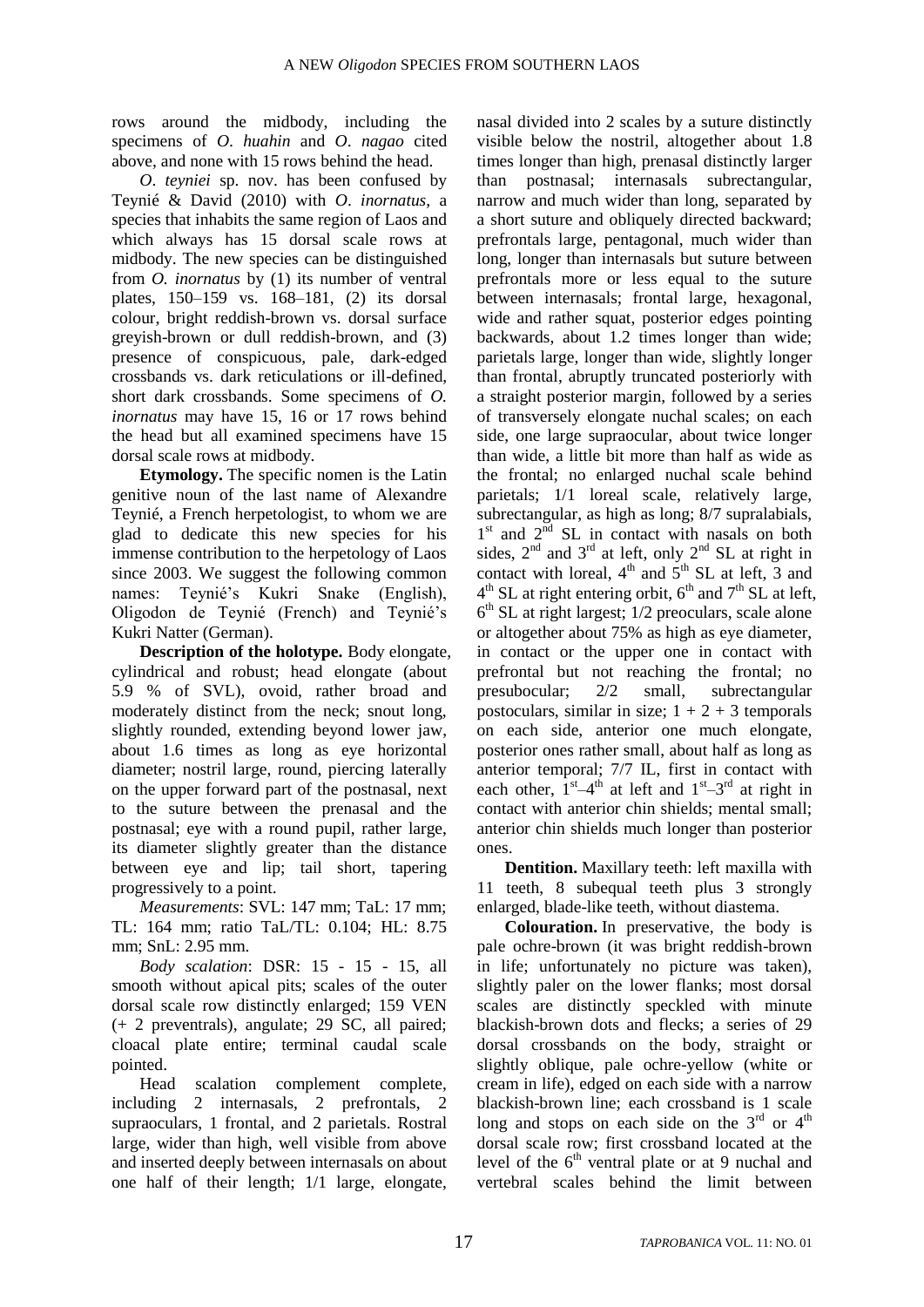parietals; crossbands separated by 5 or 6 vertebral scales along the body; some crossbands are oblique. The tail is coloured the same as the body with 6 similar crossbands that stop on the  $2<sup>nd</sup>$  row of lateral scales; the tip of the tail is pale ochre-brown.

The head is dark greyish-brown above, much darker than the body; a narrow blackishbrown crossline extends from the anterior edge of one eye to the other one crossing the frontal at the level of its first anterior quarter; in front of this line the upper part of the snout is paler brown and uniform; behind it, the crown is heavily speckled with blackish-brown; on the frontal, the black crossline is immediately followed by a large, dark reddish-brown pearshaped blotch, its apex pointing backward; another large blotch of the same colour covers the anterior part of the parietals, nearly in contact with the frontal blotch; a third, much larger blotch, constricted in its middle, covers much of the central posterior part of parietals, just before their straight limit; furthermore, each parietal bears a large, oval-shaped blotch of the same colour near its outer edge; supralabials and sides of rostral pale yellow;  $1<sup>st</sup>$  and  $2<sup>nd</sup>$ supralabials heavily powdered with blackishbrown; an oblique, blackish-brown subocular streak covers the upper rear corner of  $4<sup>th</sup>$  SL, the whole of  $5<sup>th</sup>$  SL and the anterior half of  $6<sup>th</sup>$  SL at left, the  $3<sup>rd</sup>$  to  $5<sup>th</sup>$  SL at right with the same scheme; on each side of the head, a strong, oblique, cream, black-edged streak extends downward and backward from the outer edge of the central part of each parietal down to the  $1<sup>st</sup>$ dorsal scale row on the side of the neck. The chin and throat are uniform cream-yellow in preservative; some dark brown spots are visible on the infralabials.

The venter is uniform cream-yellow in preservative (pink in life) with only a few blackish-brown, irregular flecks on the tips of ventral plates on the anterior part of the venter. The ventral surface of the tail is similar, uniform without any pattern except some flecks on the outer edges of subcaudals.

**Variation.** The paratype, an adult male, is in poor condition (Figs. 3A–B). When the second author found this individual dead on the road, parts, especially the front of the head and the venter, had been eaten by ants. The posterior part of the body and the tail were present and measured. Subsequently, the tail with hemipenis, already rotten, was discarded along with the extreme posterior part of the body. The

remaining part of the specimen was skinned and the skin later laminated. Unfortunately, this incomplete skin does not allow us to record all external morphological characters.

Main available characters of the paratype (measured and counted on the freshly collected snake) are as follows:

*Morphometry*: SVL: 255 mm, TaL 45 mm, TL 300 mm; ratio TaL/TL 0.150; head length: 8.75 mm (from the tip of the snout to the angle of the jaws).

*Hemipenis*: according to what could be seen on the organ of the paratype, the hemipenis is unforked and thick, and devoid of large spines.

*Body scalation*: Dorsal scale rows: 15–15– 15; ventral plates: 150 (perhaps 152); subcaudal scales not counted but all paired.

*Head scalation*: complement complete as in the holotype.

**Colouration.** Freshly dead, the dorsum was pale brick-red, paler and more yellowish-red on the  $1<sup>st</sup>-4<sup>th</sup>$  DSR; 30 pale ochre-yellow or yellowish-brown crossbands on the body (plus perhaps one or two on the missing part of the skin), the first four ones reduced to cream vertebral dots edged with dark brown, the following ones less distinct than in the holotype, irregularly-shaped, 1 dorsal scale wide and covering the 7–11 upper dorsal scale rows.

The head is coloured the same as the body and its upper surface is seemingly patterned as in the holotype, with an indistinct mark on the frontal shield. The venter is cream-pink.

We consider that the slight differences of pattern between the holotype and the paratype result either from individual variation or from an ontogenetic variation. We have not observed any sexual dimorphism in the colouration in all examined species of the genus *Oligodon* so we do not retain this possibility.

**Distribution. (**Fig. 4). LAOS. Champasak Province. *Oligodon teyniei* sp. nov. is currently known only from two localities in a small area of the southern part of this province, namely (1) the vicinity of Ban Kiatngong (or Ban Khiet Ngong), at the northern limit of Xepian NPA, and (2) Không Island, a large island in the Mekong River. These two localities are separated by about 70 km.

The range of *O. teyniei* sp. nov. may be wider than currently known. As the southwestern end of Không Island is separated from Cambodia only by the Mekong and its southeastern end is only 8 km from the border between Laos and Cambodia, *O. teyniei* sp. nov.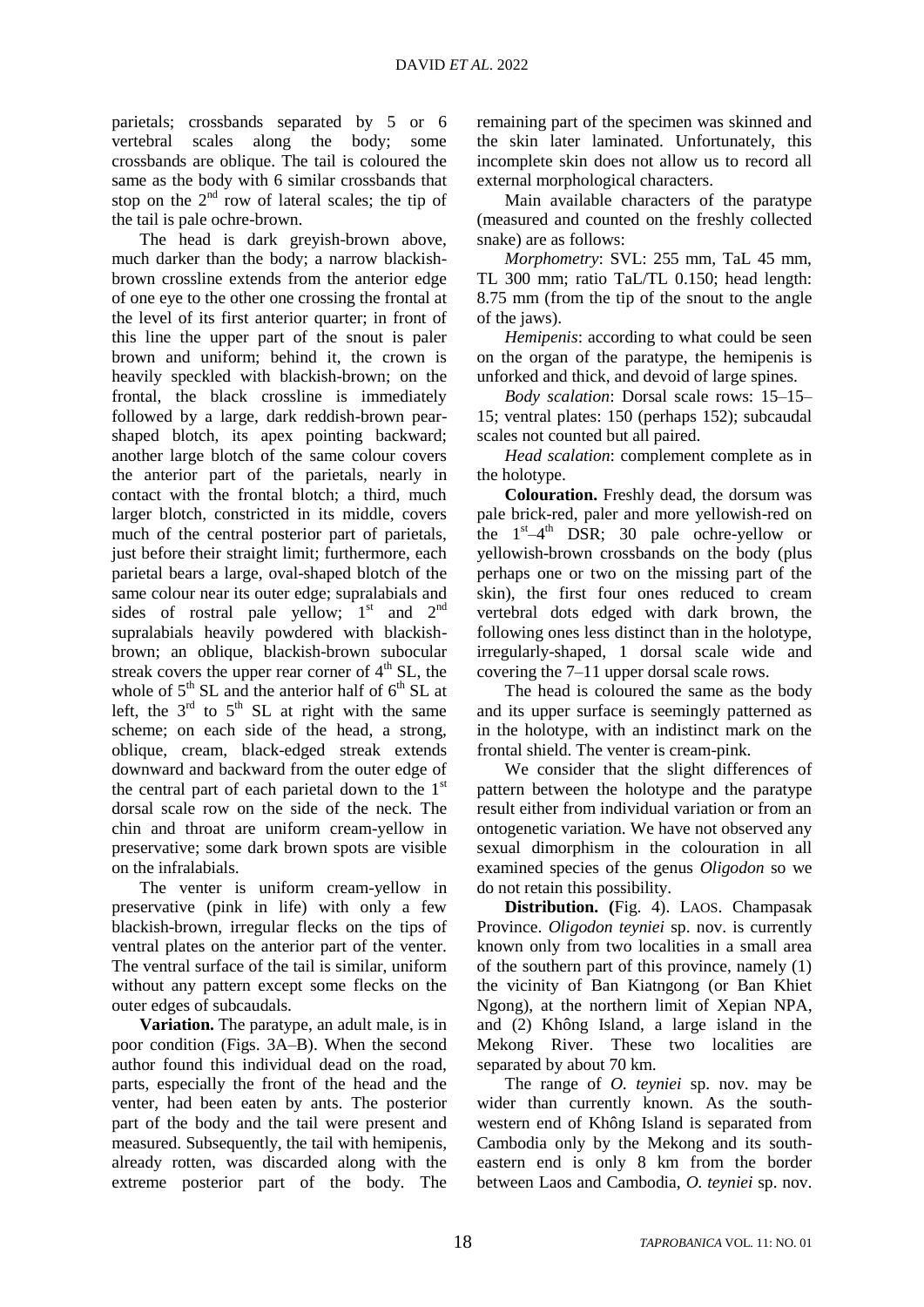may also be expected to occur in the north-east of Cambodia.



**Figure 4.** Distribution of *Oligodon teyniei* sp. nov. in Laos (square, holotype) and (dot, paratype)

**Natural history**. This species is known only from lowland areas in the valley of the Mekong River, between about 100 and 300 m. a.s.l. The holotype was collected on the ground during daytime at the edge of a lowland evergreen forest. The paratype was lying on a part of the peripheral road around the island crossing a habitat of mixed agricultural lands and shrubs. It was found dead on the road in December, during the dry, cooler season. Nothing else is known about the biology of this species.

The extreme south of Laos, where the holotype and paratype of *O. teyniei* sp. nov. were collected, is rather dry. The natural vegetation consists of lowland semi-evergreen and deciduous mixed forest, and dipterocarp monsoon forest mixed with grassland (Vidal 1960; Stuart 1998; Wikramanayake *et al*. 2002).

The holotype was collected along the northern fringe of Xepian National Park, or Xepian NPA. The park is located in the southern part of Laos. The natural vegetation of this region can be identified as lowland monsoon evergreen forest and lowland monsoon semievergreen forests (Collins *et al*. 1991; Anonymous 2022a-b), although some parts of the region are covered with open dry monsoon forests or have been converted to agriculture. Much of the vegetation of the park is composed of moist lowland monsoon evergreen or semievergreen forests, with tracts of dry lowland monsoon mixed deciduous forests.

The locality of the paratype, Don Không, is a large, major island of the Mekong River, 19 km long on its north-south axis and 8 km wide

on a more or less east-west axis, centred at about 14°08'45"N-105°49'30"E. It is located immediately north of the border with Cambodia. Its central part is made of low hills with some "peaks" at about 189, 209 and 240 m a.s.l., respectively. The long history of habitation/agriculture and recent history of logging suggests that deforestation has been extensive and probably recurrent on this island. Combined with the dry climate, this human activity has resulted in degraded dry semievergreen or dry deciduous forest.

## **Discussion**

The lowlands of southern Laos, where the holotype and paratype of *O. teyniei* sp. nov. were collected, are subject to a marked monsoonal climate. Xepian NPA is slightly more humid, with extensive lowland monsoon evergreen and semi-evergreen forest, than Không Island located further south. In Laos, xerophylous snake species requiring a long, dry season such as *Ahaetulla* cf. *nasuta* (Lacépède, 1789) and *Psammophis indochinensis* Smith, are only known from the extreme southern part of the country, especially west of the Mekong River.

The snake fauna of Xepian NPA is rich, with at least 30 snake species (Teynié *et al*. 2004; Teynié & David 2010) including three other species of the genus *Oligodon*, namely *O. barroni* (Smith, 1916), *O. inornatus* (Boulenger, 1914) and *O. ocellatus* (Morice, 1875). The snake fauna of Không Island is less rich. Nevertheless, other snake species recorded on the island by the second author during a brief stay in December 2004 included one specimen of *Xenopeltis unicolor* H. Boie *in* F. Boie, 1827, two of *Dendrelaphis pictus* (Gmelin, 1789), two *Fowlea flavipunctatus* (Hallowell, 1861), three *O. taeniatus* (Günther, 1861) and one *Calliophis maculiceps* (Günther, 1858), all found dead on the road. It is likely that *O. teyniei* sp. nov. is a species of regions subject to a marked monsoonal climate.

Smith (1943) defined several informal groups in the genus *Oligodon* based on the hemipenial morphology. Green *et al*. (2010) confirmed genetically the distinctiveness of these groups; see David *et al*. (2012) for a discussion. With its presumably unforked and thick hemipenis, *O*. *teyniei* sp. nov. agrees with hemipenial morphology known from the groups of *O*. *cinereus*, *O*. *octolineatus* (Schneider, 1801), *O*. *modestus* Günther, 1864 and *O*.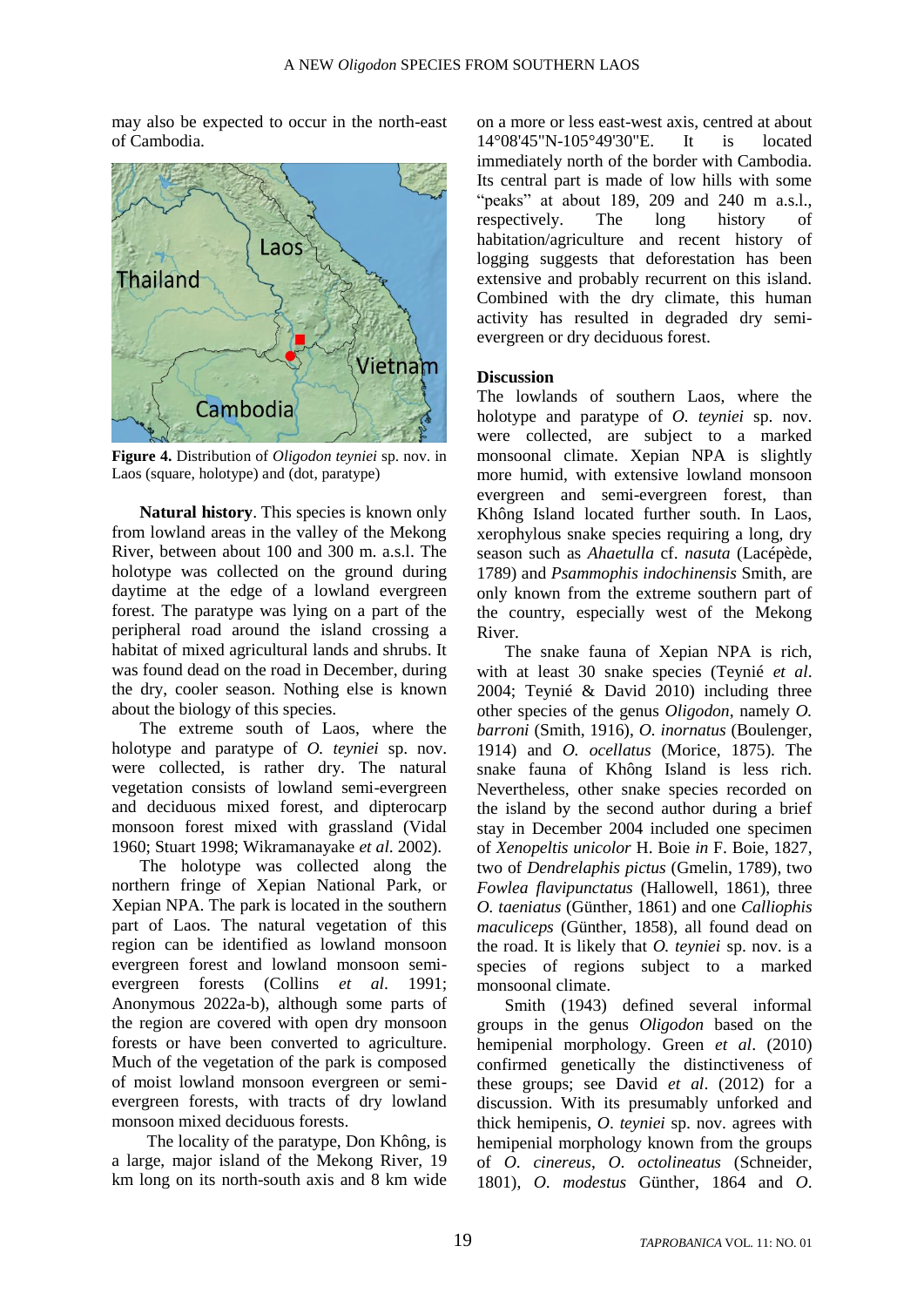*purpurascens*. As members of the groups of *O*. *purpurascens*, *O*. *octolineatus* and *O*. *modestus* include species inhabiting the Malay Peninsula, Indo-Malayan Archipelago and the Philippine Islands, affinities are rather with the group of *O*. *cinereus* for both zoogeographical and morphological reasons. Furthermore, the pattern of dorsal pale, black-edged crossbands also occurs in the taxon currently known as *O. cinereus pallidocinctus*, also confirmed from southern Laos (our unpublished data) based on voucher specimens listed in Appendix I.

Lastly, there are minor differences between the dorsal pattern of the two specimens of *O*. *teyniei* sp. nov., especially in the size and shape of the dorsal crossbars. Obviously, additional specimens are necessary to specify the variation and accurate hemipenial morphology of this species.

The number of taxa of *Oligodon* present in Laos increased from ten in Teynié & David (2010) to 14 in the present work. In Laos, the genus currently comprises the following taxa: *O*. *barroni*; *O*. *catenatus* (Blyth, 1854); *O*. *cinereus pallidocinctus* [first mention from Laos, our material listed in Appendix I, and David *et al*. in prep.]; *O*. *cinereus plurimaculatus* (Bourret, 1942) [first mention from Laos, our material and David *et al*. in prep.]; *O*. *cinereus tamdaoensis* (Bourret, 1935) [first record from Laos, our material and David *et al*. in prep.]; *O*. *deuvei* David, Vogel & van Rooijen, 2008; *O*. *fasciolatus* (Günther, 1864); *O*. *inornatus*; *O*. *joynsoni* (Smith, 1917); *O*. *lacroixi* [first record from Laos, David *et al*. in prep.]; *O*. *nagao*  David, Nguyen, Nguyen *et al*. 2012; *O*. *ocellatus*; *O*. *taeniatus* (Günther, 1861); and *O*. *teyniei* sp. nov.

However, there are certainly more cryptic species awaiting to be discovered, especially in the *O. fasciolatus* species complex and, of course, in that of *O. cinereus*. The status of the various synonyms and subspecies of this latter species complex is currently under revision (Vogel *et al*. in prep.). A summary of morphological differences in Laotian species of the genus *Oligodon* is given in Table 2. These taxa can be identified by the following key:

| 2. |                                           |  |
|----|-------------------------------------------|--|
|    | (b) dorsal scale rows $17-15-15$ O. nagao |  |

(Note: the value of 15 dorsal scale rows at midbody seems to be anomalous in this species)

- 3. (a) Internasals and loreals absent; only 5 supralabials; dorsal pattern with 4 longitudinal stripes and small orange vertebral blotches ………………………………………………… *O. lacroixi* (b) Internasals and loreals present; 7–8 supralabials; dorsal colouration not as above (see below) .…………………………...……….……...….…. 4
- 4. (a) 165–174 ventrals; dorsal body uniform or with black reticulations forming irregular dark crossbars; sometimes, a pair of slightly darker, faint paravertebral stripes and a narrow dorsolateral stripe ……………...……… *O. inornatus* (b) 150–159 ventrals; 29 or 30 white/cream (pale ochre yellow/yellowish brown in preservative) cross bands on dorsum covering 7–11 upper dorsal scale rows ……………..... *O. teyniei* sp. nov.
- 5. (a) Dorsal pattern with blotches and/or cross bands / crossbars ……………………………………… 6 (b) Dorsal pattern with a broad, conspicuous vertebral stripe, bright rusty red, orange or yellow; sometimes a faint and discontinuous, dark dorsolateral stripe on each side with aligned dark grey/brown spots …...………..…….. *O. deuvei*
- 6. (a) Dorsal pattern mainly with blotches ……...… 7 (b) Dorsal pattern with transverse cross bands / crossbars ………………………………...…...……….… 9
- 7. (a) Small-sized (total length up to  $\sim$  400 mm); hemipenes deeply forked, not spinous, fitted with two large papillae; presubocular absent; 10–14 dark brown or black blotches on the dorsal body and 2–3 on the tail ……………….……… *O. barroni* (b) Large / medium sized (total length up to ~800 mm); hemipenes not forked but divided into two lobes near the tip, thick and bulbous, smooth, each lobe with a papilla; at least 27 dark blotches on the dorsal body and 5 on the tail ……....…… 8

8. (a) Large-sized (total length up to  $\sim 800$  mm); single minute presubocular; 8 (exceptionally 7) supralabials; 184–193 ventrals in males (females unknown); 27–37 dark, pale centred, butterflyshaped blotches on the dorsal body and 5–8 on the tail ………………………………………… *O. nagao* (Note: the value of 17 dorsal scale rows at midbody seems to be anomalous in this species) (b) Medium-sized (total length up to  $~600$  mm); no presubocular in the sole known specimen; 7 supralabials; 164 ventrals in the male holotype; 38 conspicuous, dark purplish-brown, blackedged, transversally elongate blotches on the dorsal body and 5 on the tail ……………………...…. …………...…………...…. *O. cinereus plurimaculatus* 9. (a) Dorsal cross bands much darker than the background colour ……………..…………………… 10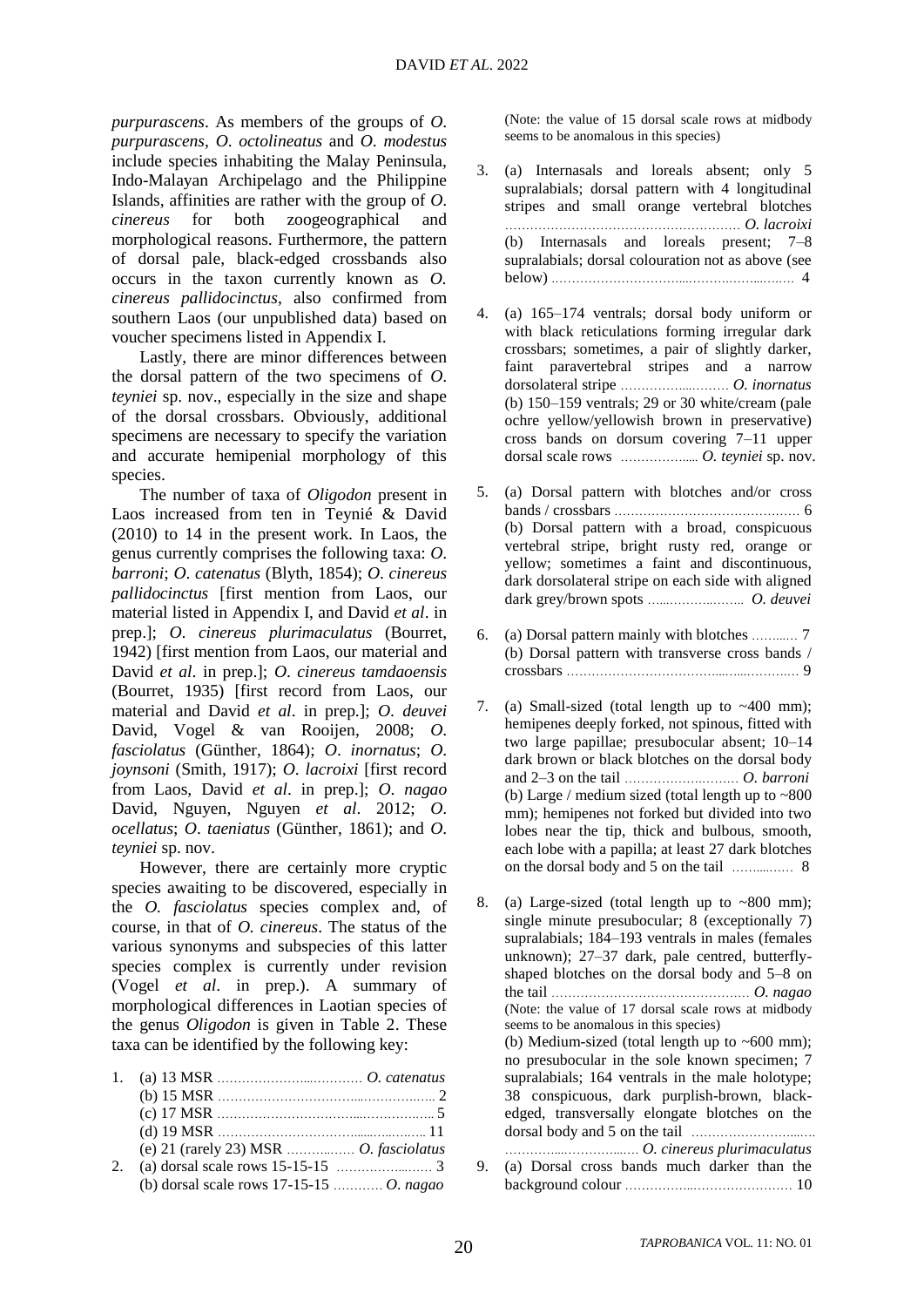(b) Dorsal crossbands white / cream, much paler than the background colour …………………….....….. ………….....…………...…. *O. cinereus pallidocinctus*

- 10. (a) 186–200 ventrals; presubocular always present; dorsal background dark reddish brown/purplish brown/dark greyish brown; dorsal pattern with black/blackish brown reticulations forming ~40–50 irregular, zigzag dark crossbars …………………………… *O. joynsoni* (b) 169–184 ventrals; presubocular often absent; dorsal background dark yellowish brown / tan / dark greyish brown; dorsal pattern with 16–25 dark brown / blackish brown, solid, straight dorsal crossbars …...…… *O. cinereus tamdaoensis*
- 11. (a) Presubocular always present; 2 anterior temporals; long and deeply forked hemipenes, thin, smooth and not spinous throughout; dorsal pattern typically blotched in most specimens, with 11–13 large blotches on the body and 2–3 on the tail, or sometimes merely a reticulated pattern with very faint blotches ….… *O. ocellatus* (b) Presubocular rarely present; 1 anterior temporal (exceptionally 2); deeply forked hemipenes, not spinous but fitted with two large papillae; dorsal pattern with two dark longitudinal paravertebral stripes edging a pale (yellow in life) vertebral stripe, and two narrow dark dorsolateral stripes …………..… *O. taeniatus*

**Table 2.** A summary of main diagnostic characters of Laotian species of the genus *Oligodon*; ASR, number of dorsal scales around the neck; MSR, number of dorsal scales at midbody; CLO, cloacal plate; E, entire; D, divided; InN, internasals; A, absent; P, present; values or characters of rare occurrence are placed in brackets.

| Species/subspecies   | <b>ASR</b> | <b>MSR</b> | <b>CLO</b> | InN          | Dorsal colouration                                |
|----------------------|------------|------------|------------|--------------|---------------------------------------------------|
| O. barroni           | 17         | 17         | E          | P            | 10-14 blotches                                    |
| O. catenatus         | 13         | 13         | D          | A            | longitudinally striped and blotched               |
| O. c. pallidocinctus | 17         | 17         | E          | P            | 22-37 pale cross bands / crossbars                |
| O. c. plurimaculatus | 17         | 17         | E          | $\mathbf{P}$ | 38 blotches                                       |
| O. c. tamdaoensis    | 17         | 17         | E          | P            | 16–25 dark cross bands / crossbars                |
| O. deuvei            | 17         | 17         | E          | P            | longitudinally striped                            |
| O. fasciolatus       | 21, 23     | 21(23)     | E          | P            | 9–18 blotched or reticulated                      |
| O. inornatus         | 15, 17     | 15         | Е          | P            | uniform or reticulated                            |
| O. joynsoni          | 17         | 17         | E          | P            | 40–50 dark cross bands / crossbars or reticulated |
| O. lacroixi          | 15         | 15         | D          | A            | $11-17$ longitudinal stripes and blotched         |
| O. nagao             | 17         | 17(15)     | E          | P            | 27-37 blotches                                    |
| O. ocellatus         | 19         | 19         | E          | P            | $11-13$ blotches                                  |
| O. taeniatus         | 19         | 19         | E          | P            | longitudinally striped                            |
| O. teyniei sp. nov.  | 15         | 15         | Ε          | P            | 29–30 pale cross bands / crossbars                |

### **Acknowledgements**

We are grateful to the curators of all the museums / institutions who let us examine specimens under their care: A. Resetar (FMNH); C.X. Le and S.V. Nguyen (IEBR); D. Rao (KIZ); J. Clary (MHL); I. Ineich, N. Vidal and A. Ohler (MNHN); C.J. McCarthy and P.D. Campbell (NHMUK); G. Zug, K. Tighe and R. Heyer (USNM); E. Dondorp, P. Arntzen and R. de Ruiter (RMNH, ZMA); T.T. Nguyen (VNMN); D. Rödder and W. Böhme (ZFMK). We also thank Ivan Ineich (MNHN, Paris), Indraneil Das (Universiti Malaysia Sarawak), Olivier S.G. Pauwels (Royal Belgian Institute of Natural Sciences, Brussels), and Thasun Amarasinghe (Universitas Indonesia) for their valuable comments; J.-L. Ren (Chengdu, China) is acknowledged for his help with the localities of some Chinese examined specimens.

### **Literature cited**

- Amarasinghe, A.A.T., S.M. Henkanaththegedara, P.D. Campbell *et al*. (2021) Description of a New *Oligodon* (Squamata: Colubridae) from Sulawesi, Indonesia, including redescriptions of *O. waandersi* and *O. propinquus*. *Herpetologica* , 77 (2): 195–207.
- Anonymous (2022a). Xe Pian NBCA (XPN; 20). <www.ecotourismlaos.com/directory/protecte d\_areas/xepian.html> Accessed on 14 January 2022.
- Anonymous (2022b). Nam Ha National Protected Area Laos and Xe Pian National Protected Area, Laos. <www.namha-npa.org/npa\_in\_ laos/19 Xe Pian.html> Accessed on 14 January 2022.
- Collins, N.M., J.A. Sayer, and T.C. Whitmore (ed.). (1991). *The Conservation Atlas of Tropical Forests. Asia and the Pacific*. IUCN, Gland (Switzerland) & MacMillan Press Ltd., London-Basingstoke: 256pp.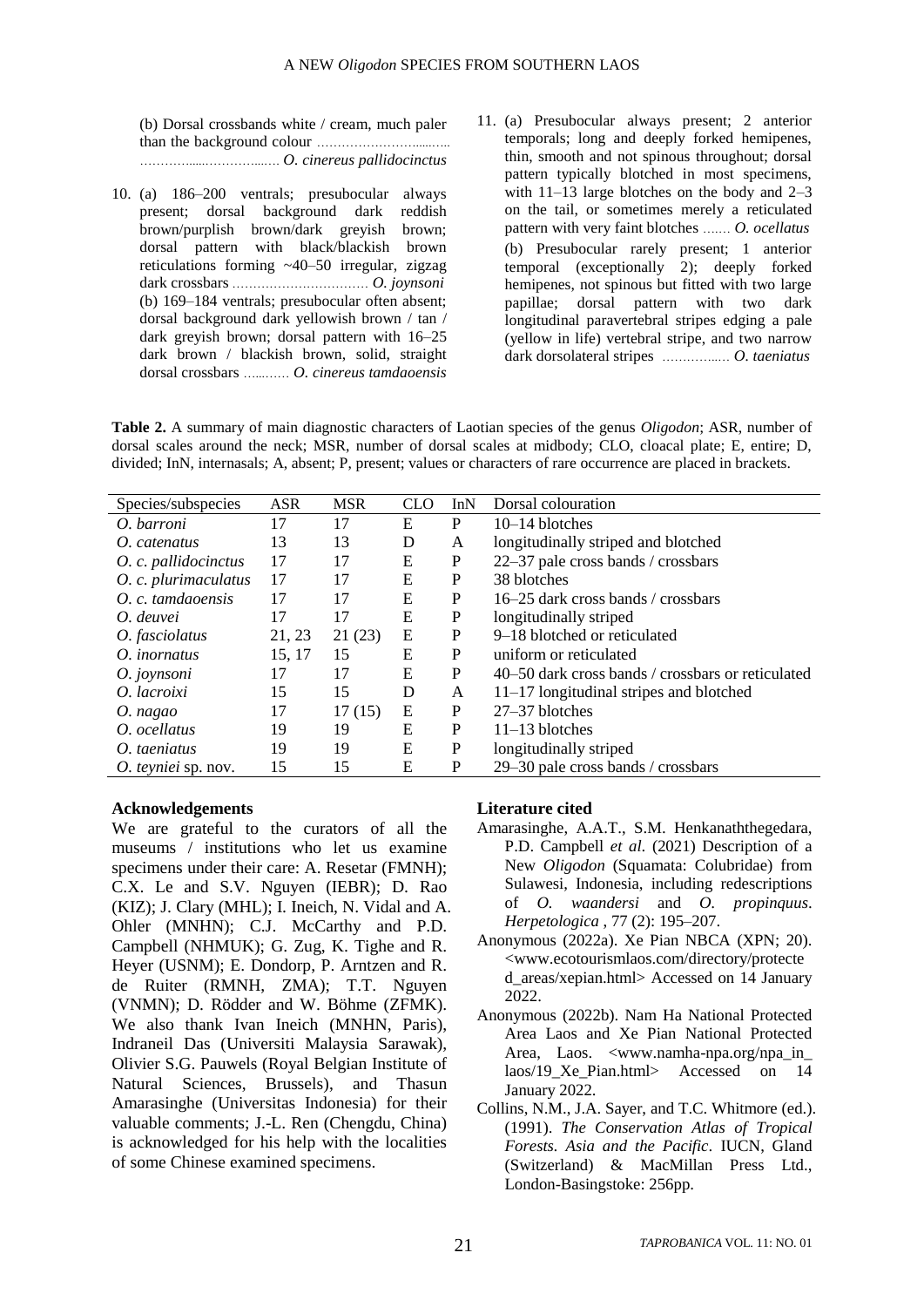- Das, I. (2010). *A field guide to the Reptiles of South-east Asia*. New Holland Publishers (UK) Ltd, London-Cape Town-Sydney-Auckland: 376pp.
- David, P., I. Das, and G. Vogel (2011). On some taxonomic and nomenclatural problems in Indian species of the genus *Oligodon* Fitzinger, 1826 (Squamata: Colubridae). *Zootaxa*, 2799  $(1): 1-14.$
- David, P., T.Q. Nguyen, T.T. Nguyen *et al*. (2012). A new species of the genus *Oligodon* Fitzinger, 1826 (Squamata: Colubridae) from northern Vietnam, southern China and central Laos. *Zootaxa*, 3498 (1): 45–62.
- David, P. and G. Vogel (2012). A new species of the genus *Oligodon* Fitzinger, 1826 (Squamata: Colubridae) from Pulau Nias, Indonesia. *Zootaxa*, 3201 (1): 58–68.
- David, P., G. Vogel, and O.S.G. Pauwels (2008a). A new species of the genus *Oligodon* Fitzinger, 1826 (Squamata: Colubridae) from southern Vietnam and Cambodia. *Zootaxa*, 1939 (1): 19–37.
- David, P., G. Vogel, and J. van Rooijen (2008b). A revision of the *Oligodon taeniatus* (Günther, 1861) (Squamata: Colubridae) group, with the description of three new species from the Indochinese Region. *Zootaxa*, 1965 (1): 1–45.
- de Rooij, N. (1917). *The Reptiles of the Indo-Australian Archipelago* II. Ophidia. E. J. Brill, Leyden: 334pp.
- Dowling, H.G. (1951). A proposed standard system of counting ventrals in snakes. *British Journal of Herpetology*, 1 (5): 97–99.
- Green, M.D., N.L. Orlov, and R.W. Murphy (2010). Toward a phylogeny of the Kukri snakes, genus *Oligodon*. *Asian Herpetological Research*, 1 (1): 1–21.
- Leviton, A.E. (1953). A new snake of the genus *Oligodon* from Annam. *Journal of the Washington Academy of Sciences*, 43 (12): 422–424.
- Manthey, U. and W. Grossmann (1997). *Amphibien & Reptilien Südostasiens*. Natur und Tier-Verlag, Münster: 512pp.
- Neang, T., L. L. Grismer, and J.C. Daltry (2012). A new species of kukri snake (Colubridae: *Oligodon* Fitzinger, 1826) from the Phnom Samkos Wildlife Sanctuary, Cardamom Mountains, southwest Cambodia. *Zootaxa*, 3388 (1): 41–55.
- Nguyen, N.H., V.B. Tran, H.L. Nguyen *et al*. (2020). A new species of *Oligodon* Fitzinger, 1826 from the Langbian Plateau, southern Vietnam, with additional information on *Oligodon annamensis* Leviton, 1953 (Squamata: Colubridae). *PeerJ*, 8: e8332.
- Nguyen, S.N., L.T. Nguyen, V.D.H. Nguyen *et al*. (2017). A new species of the genus *Oligodon* Fitzinger, 1826 (Squamata: Colubridae) from Cu Lao Cham Islands, central Vietnam. *Zootaxa*, 4286 (3): 333–346.
- Nguyen, S.N., V.D.H. Nguyen, S.H. Le, and R.W. Murphy (2016). A new species of kukri snake (Squamata: Colubridae: *Oligodon* Fitzinger, 1826) from Con Dao Islands, southern Vietnam. *Zootaxa*, 4139 (2): 261–273.
- Nguyen, S.V., C.T. Hô, and T.Q. Nguyen (2009). *Herpetofauna of Vietnam*. Edition Chimaira, Frankfurt am Main: 768pp.
- Nguyen, T.Q., T.M. Phung, N. Schneider *et al*. (2014). New records of amphibians and reptiles from southern Vietnam. *Bonn Zoological Bulletin*, 63 (2): 148–156.
- Pauwels, O.S.G., V. Wallach, P. David, and L. Chanhome (2002). A new species of *Oligodon* Fitzinger, 1826 (Serpentes, Colubridae) from southern Peninsular Thailand. *Natural History Journal of the Chulalongkorn University Bangkok*, 2 (2): 7–18.
- Pauwels, O.S.G., H. Larsen, W. Suthanthangjai *et al*. (2017). A new kukri snake (Colubridae: *Oligodon*) from Hua Hin District, and the first record of *O*. *deuvei* from Thailand. *Zootaxa*, 4291 (3): 531–548.
- Pauwels, O.S.G., K. Thongyai, P. Chantong, and M. Sumontha (2021). Two new Kukri Snake species (Colubridae: *Oligodon*) from the Nakhon Si Thammarat Mountain Range, and addition of *O*. *ocellatus* to the fauna of Thailand. *Zootaxa*, 4908 (4): 537–557.
- Qian, T., S. Qi, J. Shi *et al*. (2021). A new species of *Oligodon* H. Boie *in* Fitzinger, 1826 (Squamata: Colubridae) from Hainan Island, China. *Zootaxa*, 4933 (3): 403–421.
- Smith, M.A. (1943). *The fauna of British India*, *Ceylon and Burma*, *including the whole of the Indo-chinese subregion*. *Reptilia and Amphibia*. *Vol*. *III*, *Serpentes*. Taylor & Francis, London: 583pp.
- Stuart, B.L. (1998). *A survey of Amphibians and Reptiles in Dong Khantung proposed NBCA*, *Champasak Province*, *Lao PDR*. Centre for Protected Areas and Watershed Management & Wildlife Conservation Society, Vientiane: 28pp.
- Stuart, B., K. Sok, and T. Neang, (2006). A collection of amphibians and reptiles from hilly Eastern Cambodia. *The Raffles Bulletin of Zoology*, 54 (1): 129–155.
- Sumontha, M., K. Kunya, S. Dangsri, and O.S.G. Pauwels (2017). *Oligodon saiyok*, a new limestone-dwelling kukri snake (Serpentes: Colubridae) from Kanchanaburi Province,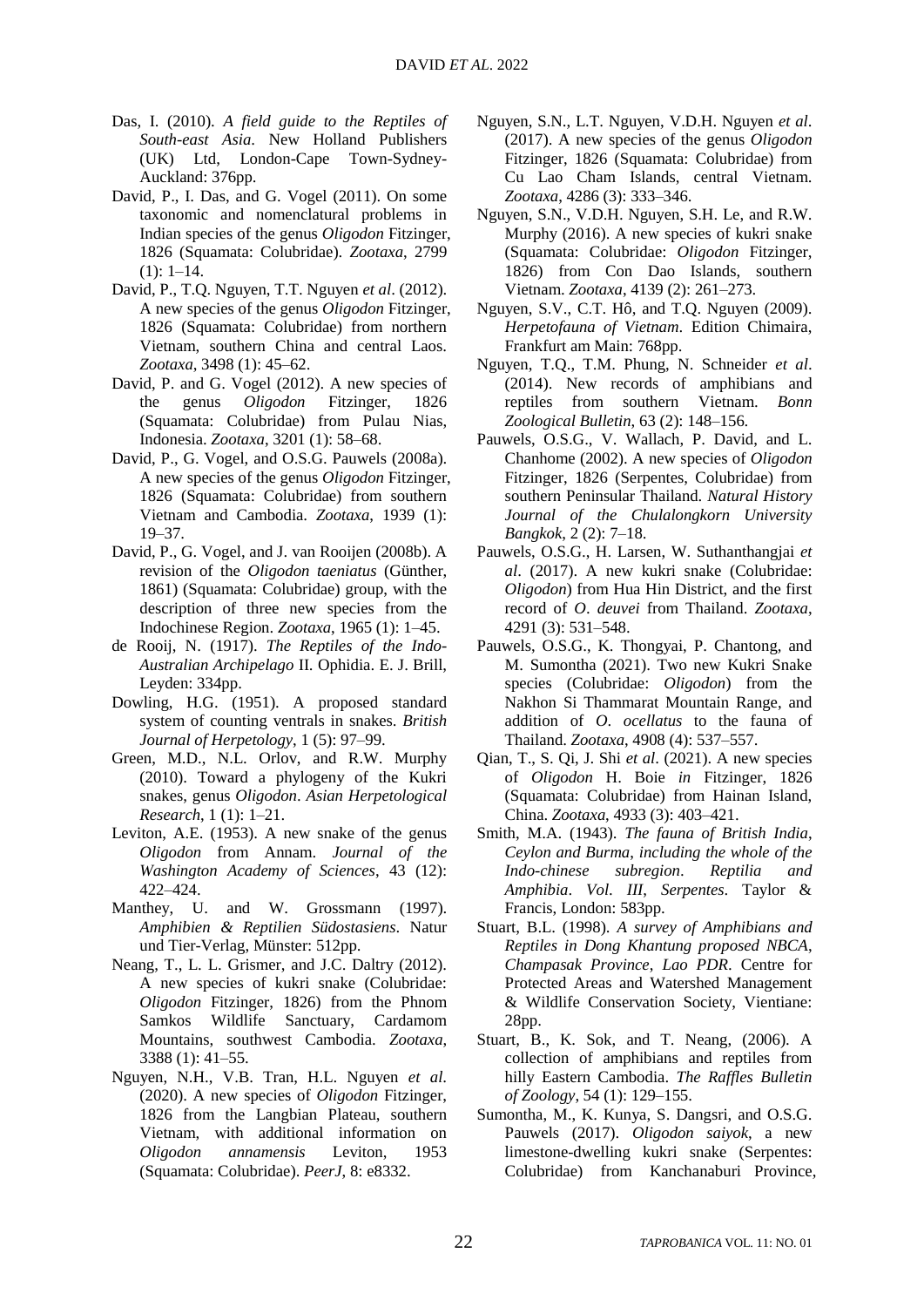western Thailand. *Zootaxa*, 4294 (3): 316–328.

- Taylor, E.H. (1922). *The Snakes of the Philippine Islands*. Bureau of Printing, Manila: 312pp.
- Teynié, A. and P. David (2010). *Voyages Naturalistes au Laos: Les Reptiles*. Éditions Revoir, Nohanent: 315pp.
- Teynié, A., P. David, A. Ohler, and K. Luanglath (2004). Note on a collection of Amphibians and Reptiles from South Laos, with a discussion of the occurrence of Indo-Malayan species. *Hamadryad*, 29 (1): 33–62.
- Tillack, F. and R. Günther (2010). Revision of the species of *Oligodon* from Sumatra and adjacent islands, with comments on the taxonomic status of *Oligodon subcarinatus* (Günther, 1872) and *Oligodon annulifer* (Boulenger, 1893) from Borneo (Reptilia, Squamata, Colubridae). *Russian Journal of Herpetology*, 16 (4): 265–294.
- Uetz, P., P. Freed, R. Aguilar, and J. Hošek (ed.) (2022). The Reptile Database <www.reptiledatabase.org> Accessed on 14 January 2022.
- Vassilieva, A.B. (2015). A new species of the genus *Oligodon* Fitzinger, 1826 (Squamata: Colubridae) from coastal southern Vietnam. *Zootaxa*, 4058 (2): 211–226.
- Vassilieva, A.B., P. Geissler, E.A. Galoyan *et al*. (2013). A new species of Kukri Snake (*Oligodon* Fitzinger, 1826; Squamata: Colubridae) from the Cat Tien National Park, southern Vietnam. *Zootaxa*, 3702 (3): 233– 246.
- Vidal, J. (1960). La végétation du Laos. 2<sup>me</sup> partie. Groupements végétaux et flore. *Travaux du Laboratoire Forestier de Toulouse*, Tome 5, 1 ère Section, Vol. 1: 121–582.
- Wagner, F.W. (1975). *A revision of the Asian colubrid snakes* Oligodon cinereus *(Günther)*, Oligodon joynsoni *(Smith)*, *and* Oligodon cyclurus *(Cantor)*. Unpublished MS thesis, Louisiana State University, Baton Rouge: 97pp.
- Wang, X., K. Messenger, E. Zhao, and C. Zhu (2014). Reclassification of *Oligodon ningshaanensis* Yuan, 1983 (Ophidia: Colubridae) into a new genus, *Stichophanes* gen. nov. with description on its malacophagous behaviour. *Asian Herpetological Research*, 5 (3): 137–149.
- Wikramanayake, E., E. Dinerstein, C.J. Loucks *et al*. (2002). *Terrestrial Ecoregions of the Indo-Pacific*. *A Conservation Assessment*. Island Press, Washington - Covelo – London: 643pp.

### **Appendix I. Examined specimens**

- *Oligodon cinereus pallidocinctus* (*n*=14). LAOS. Attapu Province. MNHN-RA-1897.0425, "Attapeu", perhaps the city of Attapu. Xékong Province. ZMA 19170, Ban Dakchung. – VIETNAM. Dong Nai Province. MNHN-RA-1937.0022, USNM 90009–90011, Bien Hoa. Ho Chi Minh City Municipality. NHMUK 1938.8.7.33-34, "Saigon", now Ho Chi Minh City; USNM 73850, "Gia Dinh", now included in Ho Chi Minh City. Quang Binh Province. IEBR 94, S 0154 (T. Ziegler's personal collection), Phong Nha-Ke Bang National Park. No specified locality. MHL 42000348 (1575), "Cochinchine, Tay Ninh", now Tay Ninh Province; MNHN-RA-1899.0278, "Annam (Indochine)", central Vietnam; MNHN-RA-1938.0135 (holotype of *Oligodon violaceus pallidocinctus* Bourret, 1934), "Cochinchine", i.e., extreme southern Vietnam.
- *O. c. tamdaoensis* (*n*=22). LAOS. Phôngsali Province. USNM 68130, 50.5 km ENE of Phongsali. Xiangkhoang Province. MNHN-RA-1928.0070, MNHN-RA-1999.8150–51, "Xieng-Khouang (Indochine)", namely in the former city of Xiengkhouang, now Khoune, Khoune District – PEOPLE'S REPUBLIC OF CHINA. Guizhou Province. CIB 72378, Guiyang. – VIETNAM. Bac Kan Province. KBS 2, Ba Bé National Park, Ba Bé District; MNHN-RA-1897.0407-408, "Bao Kan, (Tonkin)", now Bac Kan, Bac Kan District; MNHN-RA-1958.0466, "Nghan Son, Tonkin", now Ngân Son, Ngân Son District. Da Nang Municipality. MNHN-RA-1997.4359–60, "Bana Nature Reserve, Na Hang, Tatke sector", now Bà Nà-Núi Chúa Nature Reserve, Hoa Vang District. Ha Noi Municipality. MNHN-RA-1959.0465, "Bavi Tonkin", now Ba Vi Mt., Ba Vi District. Lào Cai Province. MNHN-RA-1901.0373, "Bao-Ha (Tonkin)", now Bào Ha, Bào Yên District; MNHN-RA-1901.0507, "Minh Luong (Tonkin)", now Minh Luong, Van Ban District; MNHN-RA-1908.0203, "Région de Laokay (Haut Tonkin)", now in the vicinity of Lào Cai; MNHN-RA-1948.0087, "Coc-Xan, Région de Lao Kay", now Coc Xan. Vinh Phúc Province. MNHN-RA-1938.0136 (holotype of *Holarchus violaceus tamdaoensis*), ―Tam Dao, Tonkin‖, MNHN-RA-1996.7436, MNHN-RA-2011.0242–43, MNHN-RA-2011.0257, VNUH 2009.0626, Tam Dao Hill Station, Tam Dao District.